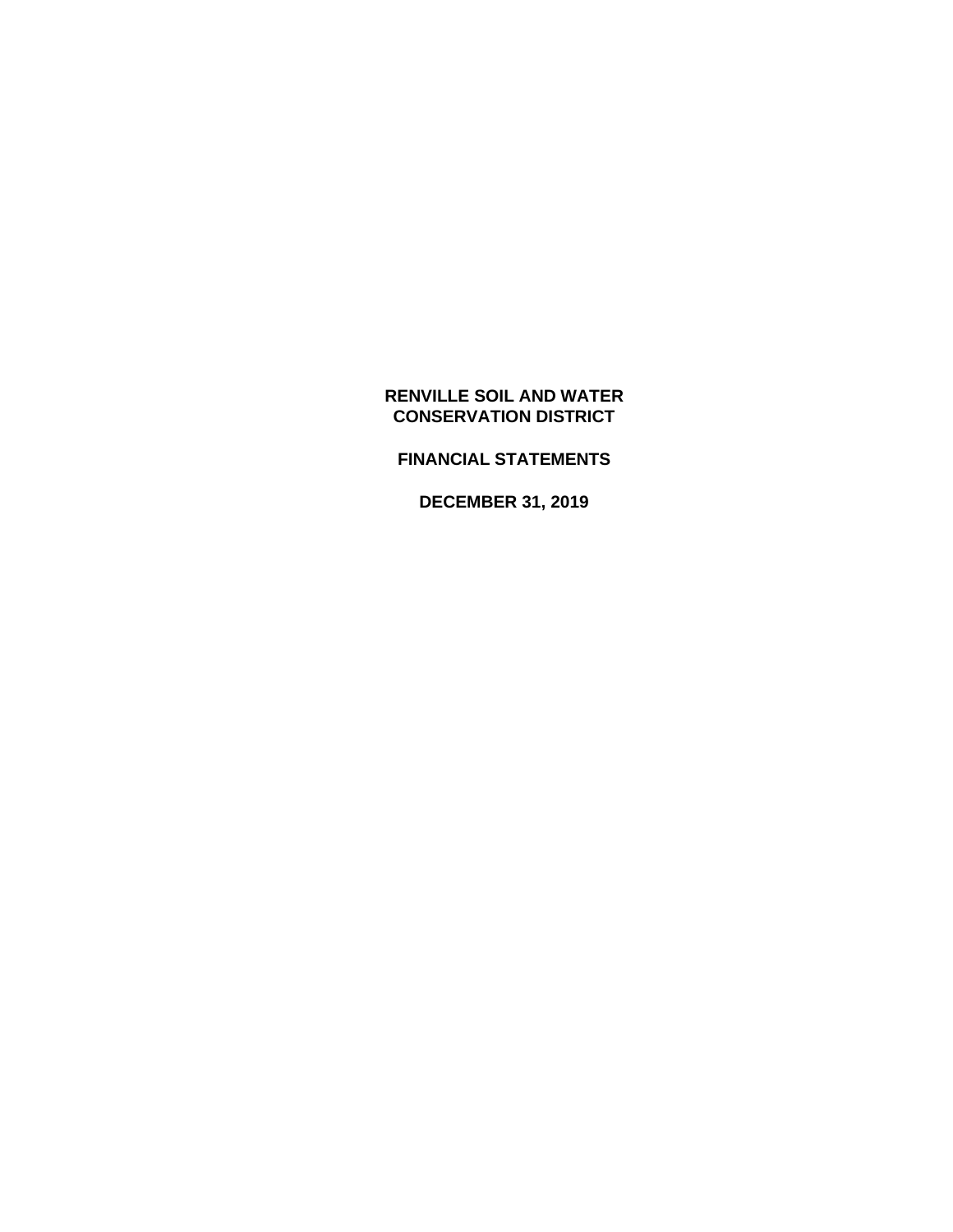# **RENVILLE SOIL AND WATER CONSERVATION DISTRICT TABLE OF CONTENTS FOR THE YEAR ENDED DECEMBER 31, 2019**

| <b>FINANCIAL SECTION</b>                                                                                   | Page |
|------------------------------------------------------------------------------------------------------------|------|
| Independent Auditor's Report                                                                               | 1    |
| <b>BASIC FINANCIAL STATEMENTS</b>                                                                          |      |
| Statement of Net Position and Governmental Fund Balance Sheet                                              | 3    |
| Statement of Activities and Governmental Fund Revenues,<br><b>Expenditures and Changes in Fund Balance</b> | 4    |
| Notes to the Financial Statements                                                                          | 5    |
| <b>REQUIRED SUPPLEMENTARY INFORMATION</b>                                                                  |      |
| Budgetary Comparison Statement, Budget and Actual, General Fund                                            | 17   |
| <b>Schedule of Contributions</b>                                                                           | 18   |
| Schedule of Proportionate Share of Net Pension Liability                                                   | 18   |
| <b>ADDITIONAL REPORTS</b>                                                                                  |      |
| Minnesota Legal Compliance                                                                                 | 20   |
| Report on Internal Control                                                                                 | 21   |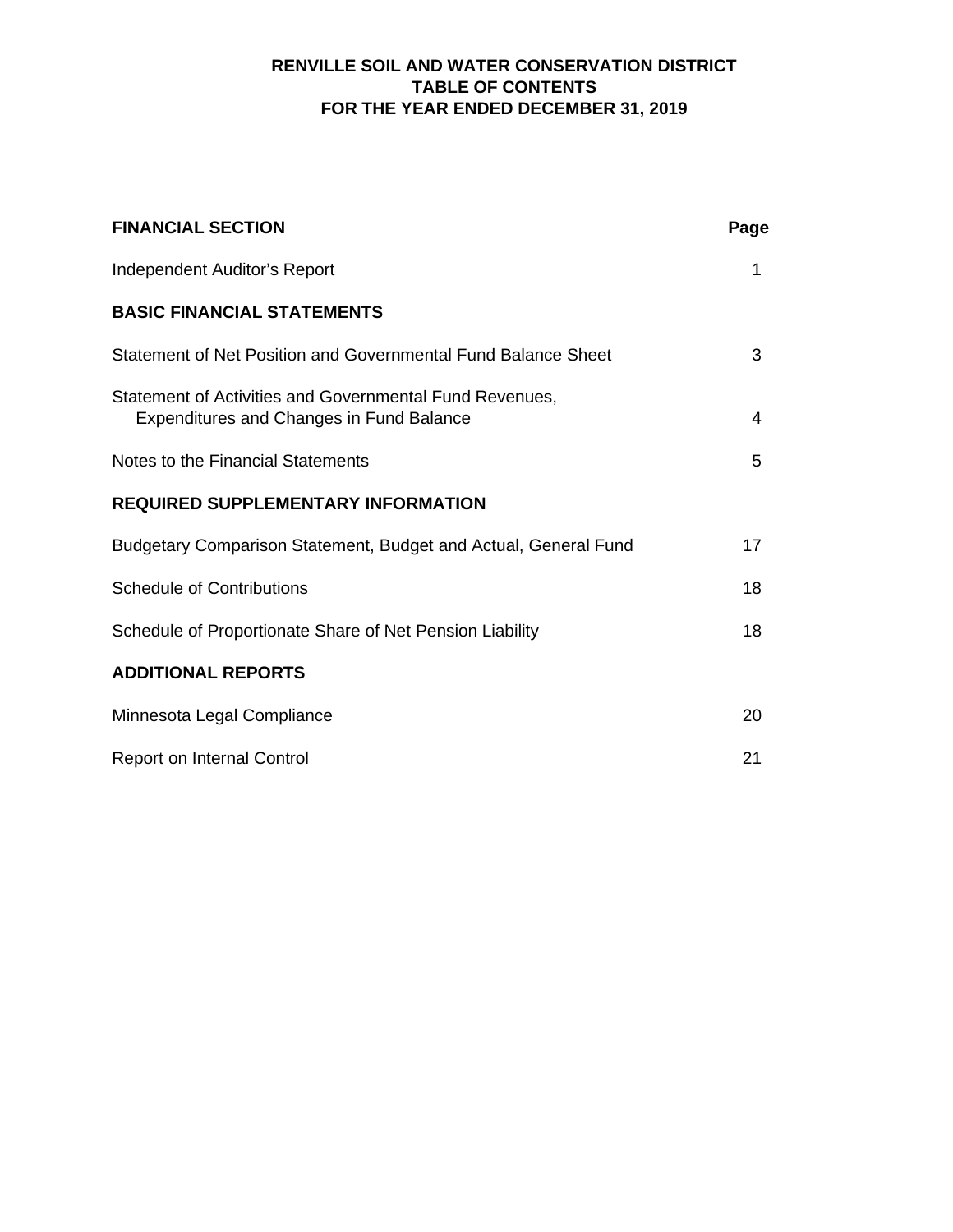## **INDEPENDENT AUDITOR'S REPORT**

To the Board of Supervisors Renville Soil and Water Conservation District Olivia, Minnesota

#### **Report on the Financial Statements**

We have audited the accompanying financial statements of the governmental activities and the general fund of Renville Soil and Water Conservation District, Olivia, Minnesota, as of and for the year ended December 31, 2019, and the related notes to the financial statements, which collectively comprise Renville Soil and Water Conservation District's basic financial statements as listed in the table of contents.

#### **Management's Responsibility for the Financial Statements**

Management is responsible for the preparation and fair presentation of these financial statements in accordance with accounting principles generally accepted in the United States of America; this includes the design, implementation, and maintenance of internal control relevant to the preparation and fair presentation of financial statements that are free from misstatement, whether due to fraud or error.

#### **Auditor's Responsibility**

Our responsibility is to express opinions on these financial statements based on our audit. We conducted our audit in accordance with auditing standards generally accepted in the United States of America and the standards applicable to financial audits contained in *Government Auditing Standards,* issued by the Comptroller General of the United States. Those standards require that we plan and perform the audit to obtain reasonable assurance about whether the financial statements are free from material misstatement.

An audit involves performing procedures to obtain audit evidence about the amounts and disclosures in the financial statements. The procedures selected depend on the auditor's judgment, including the assessment of the risks of material misstatement of the financial statements, whether due to fraud or error. In making those risk assessments, the auditor considers internal control relevant to the entity's preparation and fair presentation of the financial statements in order to design audit procedures that are appropriate in the circumstances, but not for the purpose of expressing an opinion on the effectiveness of the entity's internal control. Accordingly, we express no such opinion. An audit also includes evaluating the appropriateness of accounting policies used and the reasonableness of significant accounting estimates made by management, as well as evaluating the overall presentation of the financial statements.

We believe that the audit evidence we have obtained is sufficient and appropriate to provide a basis for our audit opinions.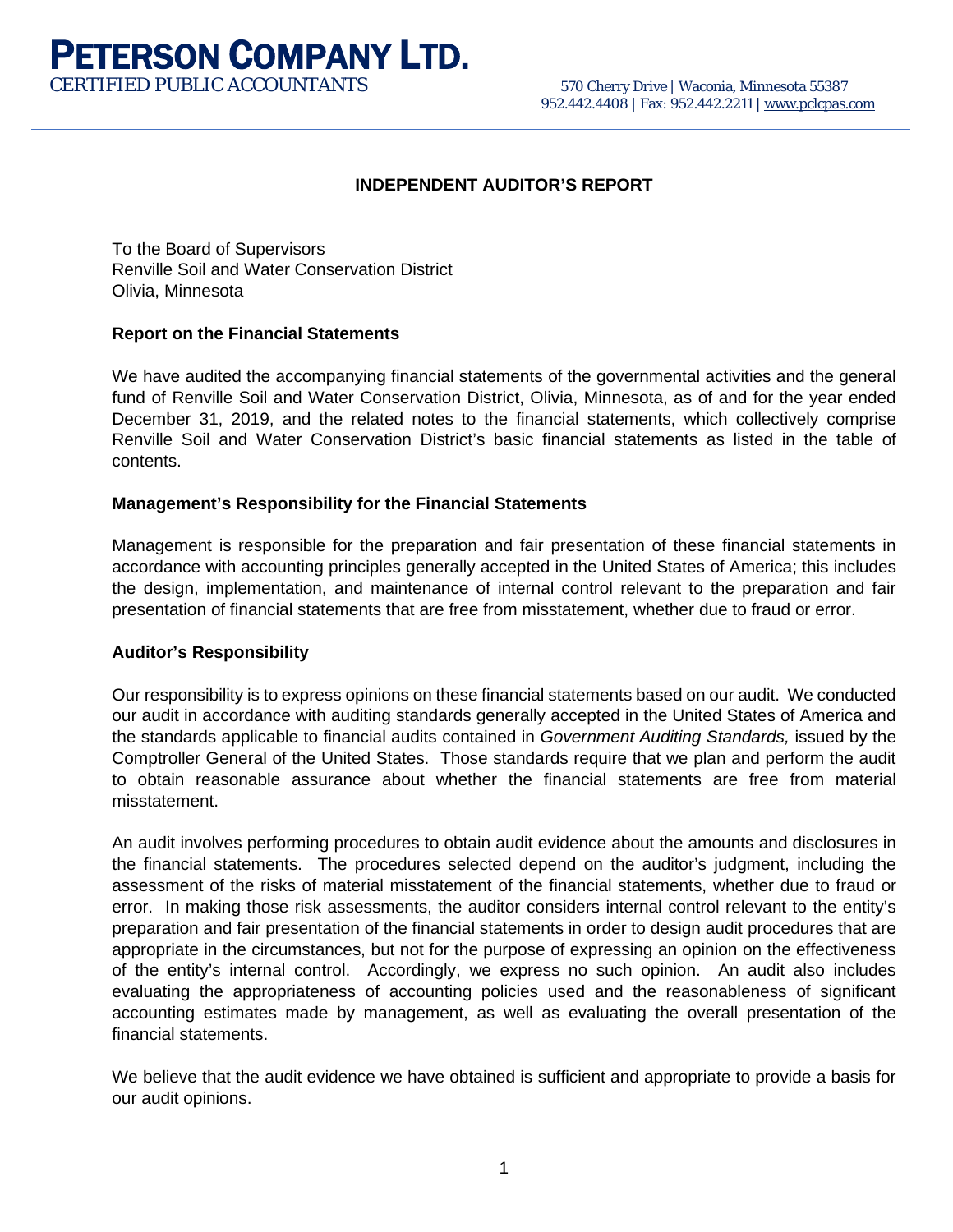## **Opinions**

In our opinion, the financial statements referred to above present fairly, in all material respects, the respective financial position of the governmental activities and the general fund of Renville Soil and Water Conservation District as of December 31, 2019, and the respective changes in financial position for the general fund for the year then ended in accordance with accounting principles generally accepted in the United States of America.

#### **Other Matters**

#### *Required Supplementary Information*

Management has omitted the management's discussion and analysis that accounting principles generally accepted in the United States of America require to be presented to supplement the basic financial statements. Such missing information, although not a part of the basic financial statements, is required by the Governmental Accounting Standards Board, who considers it to be an essential part of financial reporting for placing the basic financial statements in an appropriate operational, economic, or historical context. Our opinion on the basic financial statements is not affected by this missing information.

Accounting principles generally accepted in the United States of America require that the budgetary comparison statement on page 17 and defined benefit pension plan schedules on page 18 be presented to supplement the basic financial statements. Such information, although not a part of the basic financial statements, is required by the Governmental Accounting Standards Board who considers it to be an essential part of financial reporting for placing the basic financial statements in an appropriate operational, economic, or historical context. We have applied certain limited procedures to the required supplementary information in accordance with auditing standards generally accepted in the United States of America, which consisted of inquiries of management about the methods of preparing the information and comparing the information for consistency with management's responses to our inquiries, the basic financial statements, and other knowledge we obtained during our audit of the basic financial statements. We do not express an opinion or provide any assurance on the information because the limited procedures do not provide us with sufficient evidence to express an opinion or provide any assurance.

## **Other Reporting Required by** *Government Auditing Standards*

In accordance with *Government Auditing Standards*, we have also issued our report dated October 5, 2020, on our consideration of the Renville Soil and Water Conservation District's internal control over financial reporting and on our tests of its compliance with certain provisions of laws, regulations, contracts, and grant agreements and other matters. The purpose of that report is to describe the scope of our testing of internal control over financial reporting and compliance and the results of that testing, and not to provide an opinion on internal control over financial reporting or on compliance. That report is an integral part of an audit performed in accordance with *Government Auditing Standards* in considering Renville Soil and Water Conservation District's internal control over financial reporting and compliance.

*Peterson Company Ltd*

PETERSON COMPANY LTD Certified Public Accountants Waconia, Minnesota

October 5, 2020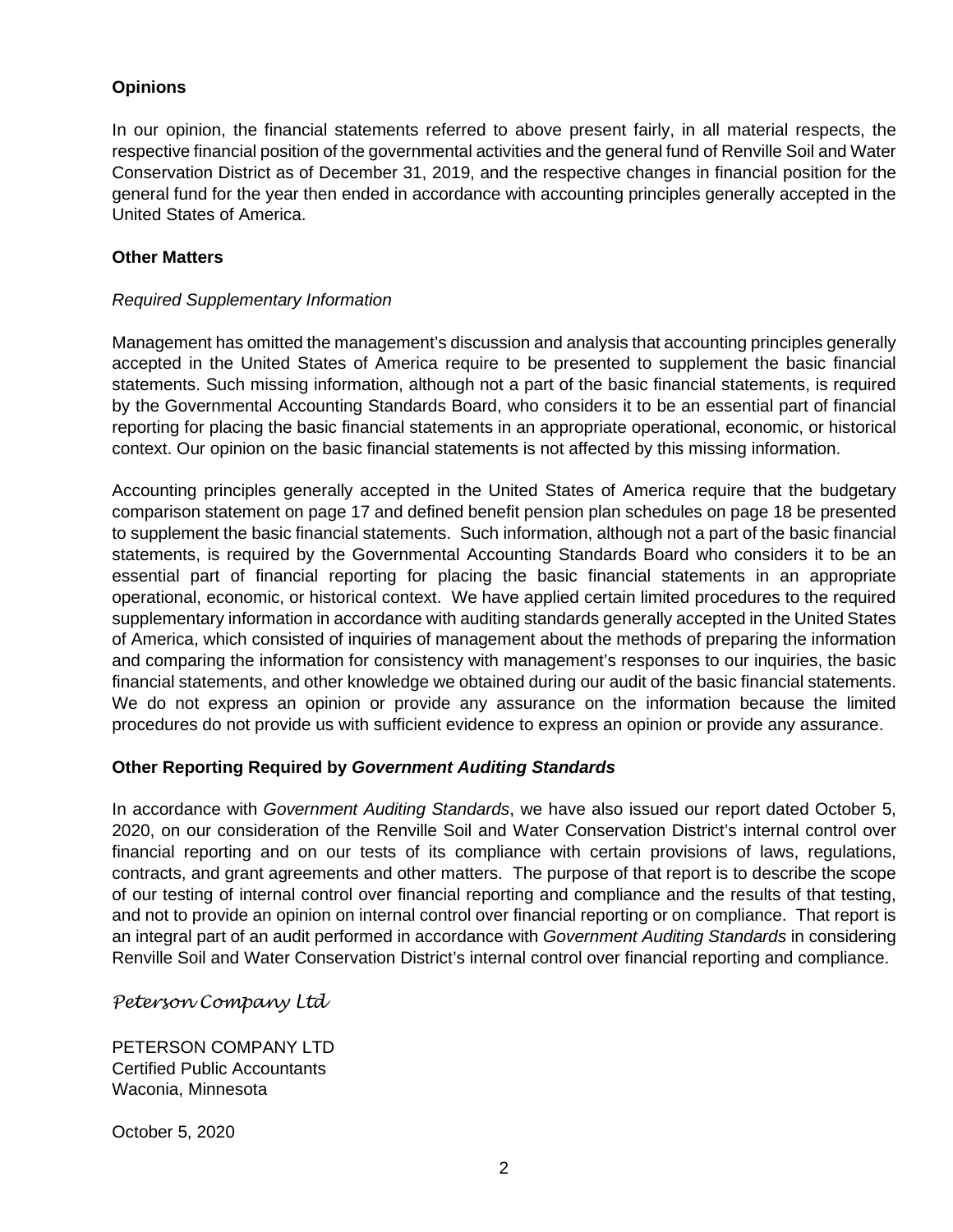# **RENVILLE SOIL AND WATER CONSERVATION DISTRICT OLIVIA, MINNESOTA STATEMENT OF NET POSITION AND GOVERNMENTAL FUND BALANCE SHEET DECEMBER 31, 2019**

| <b>Assets</b><br>\$<br>1,016,135<br>\$<br>\$<br>1,016,135<br>Cash and Cash Equivalents<br><b>Accounts Receivable</b><br>1,002<br>1,002<br>Capital Assets:<br>Equipment (net of accumulated depreciation)<br>87,496<br>87,496<br>1,017,137<br>87,496<br><b>Total Assets</b><br>1,104,633<br><b>Deferred Outflows of Resources</b><br>Defined Benefit Pension Plan<br>36,111<br>36,111<br><b>Combined Assets and Deferred</b><br><b>Outflows of Resources</b><br>1,017,137<br>123,607<br>1,140,744<br>\$<br>\$<br>\$<br><b>Liabilities</b><br><b>Current Liabilities:</b><br>\$<br>\$<br>\$<br><b>Accoouts Payable</b><br>2,051<br>2,051<br><b>Accrued Wages</b><br>2,398<br>2,398<br><b>Unearned Revenue</b><br>670,407<br>670,407<br>Long-term Liabilities:<br>Net Pension Liability<br>176,921<br>176,921<br><b>Compensated Absences</b><br>20,882<br>20,882<br>197,803<br><b>Total Liabilities</b><br>674,856<br>872,659<br><b>Deferred Inflows of Resources</b><br>Defined Benefit Pension Plan<br>51,449<br>51,449<br><b>Combined Liabilities and Deferred</b><br><b>Inflows of Resources</b><br>\$<br>674,856<br>\$<br>249,252<br>\$<br>924,108<br><b>Fund Balance/Net Position</b><br><b>Fund Balance</b><br>\$<br>342,281<br>\$<br>Unassigned<br>(342, 281)<br>\$<br><b>Total Fund Balance</b><br>342,281<br>\$<br>(342,281)<br>\$<br>P<br><b>Net Position</b><br>\$<br>\$<br>87,496<br><b>Investments in Capital Assets</b><br>87,496<br>Unrestricted<br>129,140<br>129,140<br><b>Total Net Position</b><br>216,636<br>$\boldsymbol{\vartheta}$<br>216,636<br>\$ |  | General<br>Fund | Adjustments | Statement of<br><b>Net Position</b> |
|--------------------------------------------------------------------------------------------------------------------------------------------------------------------------------------------------------------------------------------------------------------------------------------------------------------------------------------------------------------------------------------------------------------------------------------------------------------------------------------------------------------------------------------------------------------------------------------------------------------------------------------------------------------------------------------------------------------------------------------------------------------------------------------------------------------------------------------------------------------------------------------------------------------------------------------------------------------------------------------------------------------------------------------------------------------------------------------------------------------------------------------------------------------------------------------------------------------------------------------------------------------------------------------------------------------------------------------------------------------------------------------------------------------------------------------------------------------------------------------------------------------------------------------------------------------------------|--|-----------------|-------------|-------------------------------------|
|                                                                                                                                                                                                                                                                                                                                                                                                                                                                                                                                                                                                                                                                                                                                                                                                                                                                                                                                                                                                                                                                                                                                                                                                                                                                                                                                                                                                                                                                                                                                                                          |  |                 |             |                                     |
|                                                                                                                                                                                                                                                                                                                                                                                                                                                                                                                                                                                                                                                                                                                                                                                                                                                                                                                                                                                                                                                                                                                                                                                                                                                                                                                                                                                                                                                                                                                                                                          |  |                 |             |                                     |
|                                                                                                                                                                                                                                                                                                                                                                                                                                                                                                                                                                                                                                                                                                                                                                                                                                                                                                                                                                                                                                                                                                                                                                                                                                                                                                                                                                                                                                                                                                                                                                          |  |                 |             |                                     |
|                                                                                                                                                                                                                                                                                                                                                                                                                                                                                                                                                                                                                                                                                                                                                                                                                                                                                                                                                                                                                                                                                                                                                                                                                                                                                                                                                                                                                                                                                                                                                                          |  |                 |             |                                     |
|                                                                                                                                                                                                                                                                                                                                                                                                                                                                                                                                                                                                                                                                                                                                                                                                                                                                                                                                                                                                                                                                                                                                                                                                                                                                                                                                                                                                                                                                                                                                                                          |  |                 |             |                                     |
|                                                                                                                                                                                                                                                                                                                                                                                                                                                                                                                                                                                                                                                                                                                                                                                                                                                                                                                                                                                                                                                                                                                                                                                                                                                                                                                                                                                                                                                                                                                                                                          |  |                 |             |                                     |
|                                                                                                                                                                                                                                                                                                                                                                                                                                                                                                                                                                                                                                                                                                                                                                                                                                                                                                                                                                                                                                                                                                                                                                                                                                                                                                                                                                                                                                                                                                                                                                          |  |                 |             |                                     |
|                                                                                                                                                                                                                                                                                                                                                                                                                                                                                                                                                                                                                                                                                                                                                                                                                                                                                                                                                                                                                                                                                                                                                                                                                                                                                                                                                                                                                                                                                                                                                                          |  |                 |             |                                     |
|                                                                                                                                                                                                                                                                                                                                                                                                                                                                                                                                                                                                                                                                                                                                                                                                                                                                                                                                                                                                                                                                                                                                                                                                                                                                                                                                                                                                                                                                                                                                                                          |  |                 |             |                                     |
|                                                                                                                                                                                                                                                                                                                                                                                                                                                                                                                                                                                                                                                                                                                                                                                                                                                                                                                                                                                                                                                                                                                                                                                                                                                                                                                                                                                                                                                                                                                                                                          |  |                 |             |                                     |
|                                                                                                                                                                                                                                                                                                                                                                                                                                                                                                                                                                                                                                                                                                                                                                                                                                                                                                                                                                                                                                                                                                                                                                                                                                                                                                                                                                                                                                                                                                                                                                          |  |                 |             |                                     |
|                                                                                                                                                                                                                                                                                                                                                                                                                                                                                                                                                                                                                                                                                                                                                                                                                                                                                                                                                                                                                                                                                                                                                                                                                                                                                                                                                                                                                                                                                                                                                                          |  |                 |             |                                     |
|                                                                                                                                                                                                                                                                                                                                                                                                                                                                                                                                                                                                                                                                                                                                                                                                                                                                                                                                                                                                                                                                                                                                                                                                                                                                                                                                                                                                                                                                                                                                                                          |  |                 |             |                                     |
|                                                                                                                                                                                                                                                                                                                                                                                                                                                                                                                                                                                                                                                                                                                                                                                                                                                                                                                                                                                                                                                                                                                                                                                                                                                                                                                                                                                                                                                                                                                                                                          |  |                 |             |                                     |
|                                                                                                                                                                                                                                                                                                                                                                                                                                                                                                                                                                                                                                                                                                                                                                                                                                                                                                                                                                                                                                                                                                                                                                                                                                                                                                                                                                                                                                                                                                                                                                          |  |                 |             |                                     |
|                                                                                                                                                                                                                                                                                                                                                                                                                                                                                                                                                                                                                                                                                                                                                                                                                                                                                                                                                                                                                                                                                                                                                                                                                                                                                                                                                                                                                                                                                                                                                                          |  |                 |             |                                     |
|                                                                                                                                                                                                                                                                                                                                                                                                                                                                                                                                                                                                                                                                                                                                                                                                                                                                                                                                                                                                                                                                                                                                                                                                                                                                                                                                                                                                                                                                                                                                                                          |  |                 |             |                                     |
|                                                                                                                                                                                                                                                                                                                                                                                                                                                                                                                                                                                                                                                                                                                                                                                                                                                                                                                                                                                                                                                                                                                                                                                                                                                                                                                                                                                                                                                                                                                                                                          |  |                 |             |                                     |
|                                                                                                                                                                                                                                                                                                                                                                                                                                                                                                                                                                                                                                                                                                                                                                                                                                                                                                                                                                                                                                                                                                                                                                                                                                                                                                                                                                                                                                                                                                                                                                          |  |                 |             |                                     |
|                                                                                                                                                                                                                                                                                                                                                                                                                                                                                                                                                                                                                                                                                                                                                                                                                                                                                                                                                                                                                                                                                                                                                                                                                                                                                                                                                                                                                                                                                                                                                                          |  |                 |             |                                     |
|                                                                                                                                                                                                                                                                                                                                                                                                                                                                                                                                                                                                                                                                                                                                                                                                                                                                                                                                                                                                                                                                                                                                                                                                                                                                                                                                                                                                                                                                                                                                                                          |  |                 |             |                                     |
|                                                                                                                                                                                                                                                                                                                                                                                                                                                                                                                                                                                                                                                                                                                                                                                                                                                                                                                                                                                                                                                                                                                                                                                                                                                                                                                                                                                                                                                                                                                                                                          |  |                 |             |                                     |
|                                                                                                                                                                                                                                                                                                                                                                                                                                                                                                                                                                                                                                                                                                                                                                                                                                                                                                                                                                                                                                                                                                                                                                                                                                                                                                                                                                                                                                                                                                                                                                          |  |                 |             |                                     |
|                                                                                                                                                                                                                                                                                                                                                                                                                                                                                                                                                                                                                                                                                                                                                                                                                                                                                                                                                                                                                                                                                                                                                                                                                                                                                                                                                                                                                                                                                                                                                                          |  |                 |             |                                     |
|                                                                                                                                                                                                                                                                                                                                                                                                                                                                                                                                                                                                                                                                                                                                                                                                                                                                                                                                                                                                                                                                                                                                                                                                                                                                                                                                                                                                                                                                                                                                                                          |  |                 |             |                                     |
|                                                                                                                                                                                                                                                                                                                                                                                                                                                                                                                                                                                                                                                                                                                                                                                                                                                                                                                                                                                                                                                                                                                                                                                                                                                                                                                                                                                                                                                                                                                                                                          |  |                 |             |                                     |
|                                                                                                                                                                                                                                                                                                                                                                                                                                                                                                                                                                                                                                                                                                                                                                                                                                                                                                                                                                                                                                                                                                                                                                                                                                                                                                                                                                                                                                                                                                                                                                          |  |                 |             |                                     |
|                                                                                                                                                                                                                                                                                                                                                                                                                                                                                                                                                                                                                                                                                                                                                                                                                                                                                                                                                                                                                                                                                                                                                                                                                                                                                                                                                                                                                                                                                                                                                                          |  |                 |             |                                     |
|                                                                                                                                                                                                                                                                                                                                                                                                                                                                                                                                                                                                                                                                                                                                                                                                                                                                                                                                                                                                                                                                                                                                                                                                                                                                                                                                                                                                                                                                                                                                                                          |  |                 |             |                                     |
|                                                                                                                                                                                                                                                                                                                                                                                                                                                                                                                                                                                                                                                                                                                                                                                                                                                                                                                                                                                                                                                                                                                                                                                                                                                                                                                                                                                                                                                                                                                                                                          |  |                 |             |                                     |
|                                                                                                                                                                                                                                                                                                                                                                                                                                                                                                                                                                                                                                                                                                                                                                                                                                                                                                                                                                                                                                                                                                                                                                                                                                                                                                                                                                                                                                                                                                                                                                          |  |                 |             |                                     |
|                                                                                                                                                                                                                                                                                                                                                                                                                                                                                                                                                                                                                                                                                                                                                                                                                                                                                                                                                                                                                                                                                                                                                                                                                                                                                                                                                                                                                                                                                                                                                                          |  |                 |             |                                     |
|                                                                                                                                                                                                                                                                                                                                                                                                                                                                                                                                                                                                                                                                                                                                                                                                                                                                                                                                                                                                                                                                                                                                                                                                                                                                                                                                                                                                                                                                                                                                                                          |  |                 |             |                                     |

Notes are an integral part of the basic financial statements.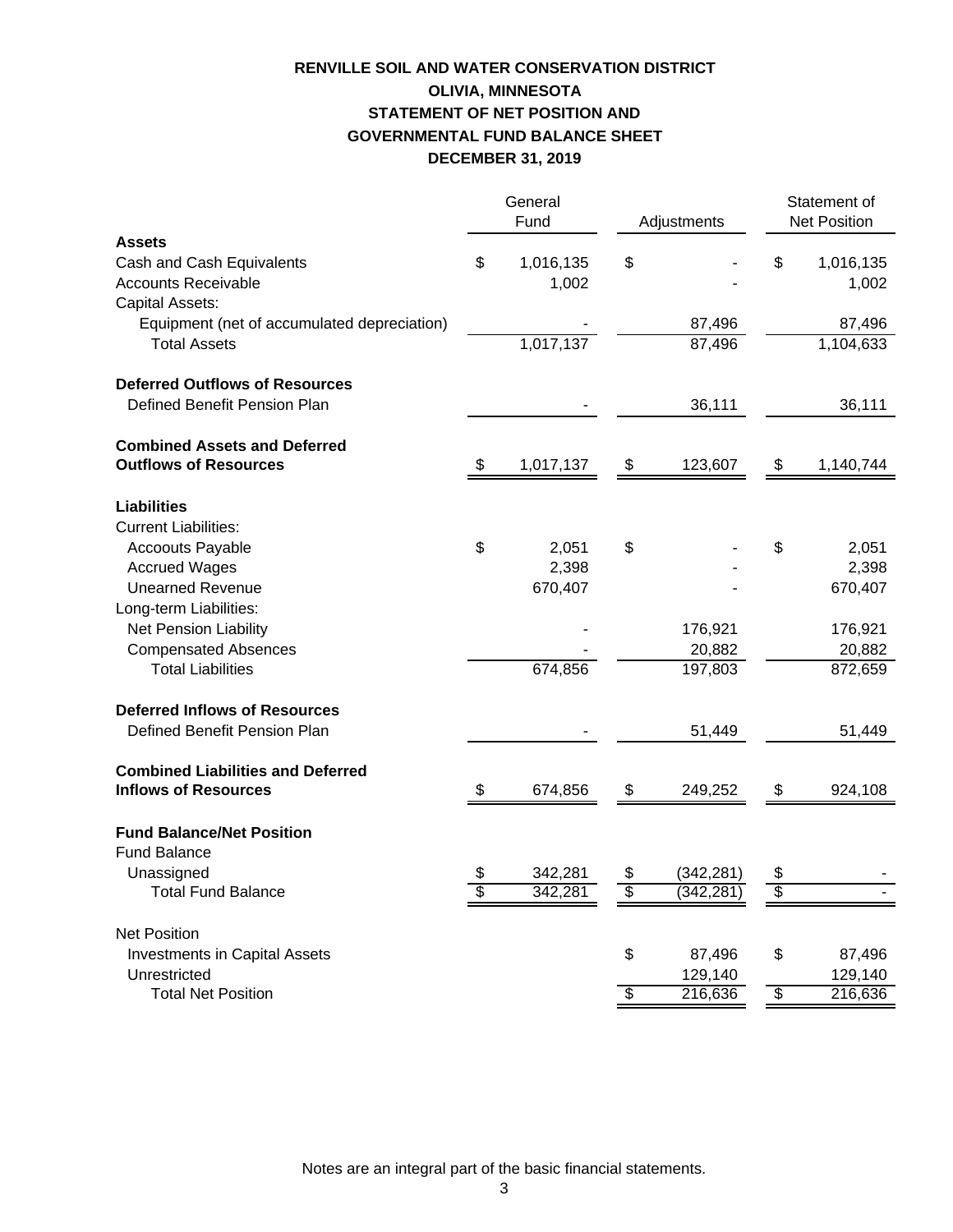# **RENVILLE SOIL AND WATER CONSERVATION DISTRICT OLIVIA, MINNESOTA STATEMENT OF ACTIVITIES AND GOVERNMENTAL FUND REVENUES, EXPENDITURES AND CHANGES IN FUND BALANCE FOR THE YEAR ENDED DECEMBER 31, 2019**

|                                              | General |           |    |             |    | Statement of |  |
|----------------------------------------------|---------|-----------|----|-------------|----|--------------|--|
|                                              | Fund    |           |    | Adjustments |    | Activities   |  |
| <b>Revenues</b>                              |         |           |    |             |    |              |  |
| Intergovernmental                            | \$      | 1,065,490 | \$ |             | \$ | 1,065,490    |  |
| <b>Charges for Services</b>                  |         | 5,006     |    |             |    | 5,006        |  |
| <b>Interest Earnings</b>                     |         | 7,103     |    |             |    | 7,103        |  |
| Miscellaneous                                |         | 26,666    |    |             |    | 26,666       |  |
| <b>Total Revenues</b>                        | \$      | 1,104,265 | \$ |             | \$ | 1,104,265    |  |
| <b>Expenditures/Expenses</b>                 |         |           |    |             |    |              |  |
| Conservation                                 |         |           |    |             |    |              |  |
| Current                                      | \$      | 855,981   | \$ | 22,785      | \$ | 878,766      |  |
| <b>Capital Outlay</b>                        |         | 8,516     |    | (8, 516)    |    |              |  |
| <b>Total Expenditures/Expenses</b>           | \$      | 864,497   | \$ | 14,269      | \$ | 878,766      |  |
| Excess of Revenues Over (Under)              |         |           |    |             |    |              |  |
| Expenditures/Expenses                        | \$      | 239,768   | \$ | (14, 269)   | \$ | 225,499      |  |
| Fund Balance/Net Position January 1          | \$      | 102,513   | \$ | (111, 376)  | \$ | (8, 863)     |  |
| <b>Fund Balance/Net Position December 31</b> | \$      | 342,281   | \$ | (125, 645)  | \$ | 216,636      |  |

Notes are an integral part of the basic financial statements.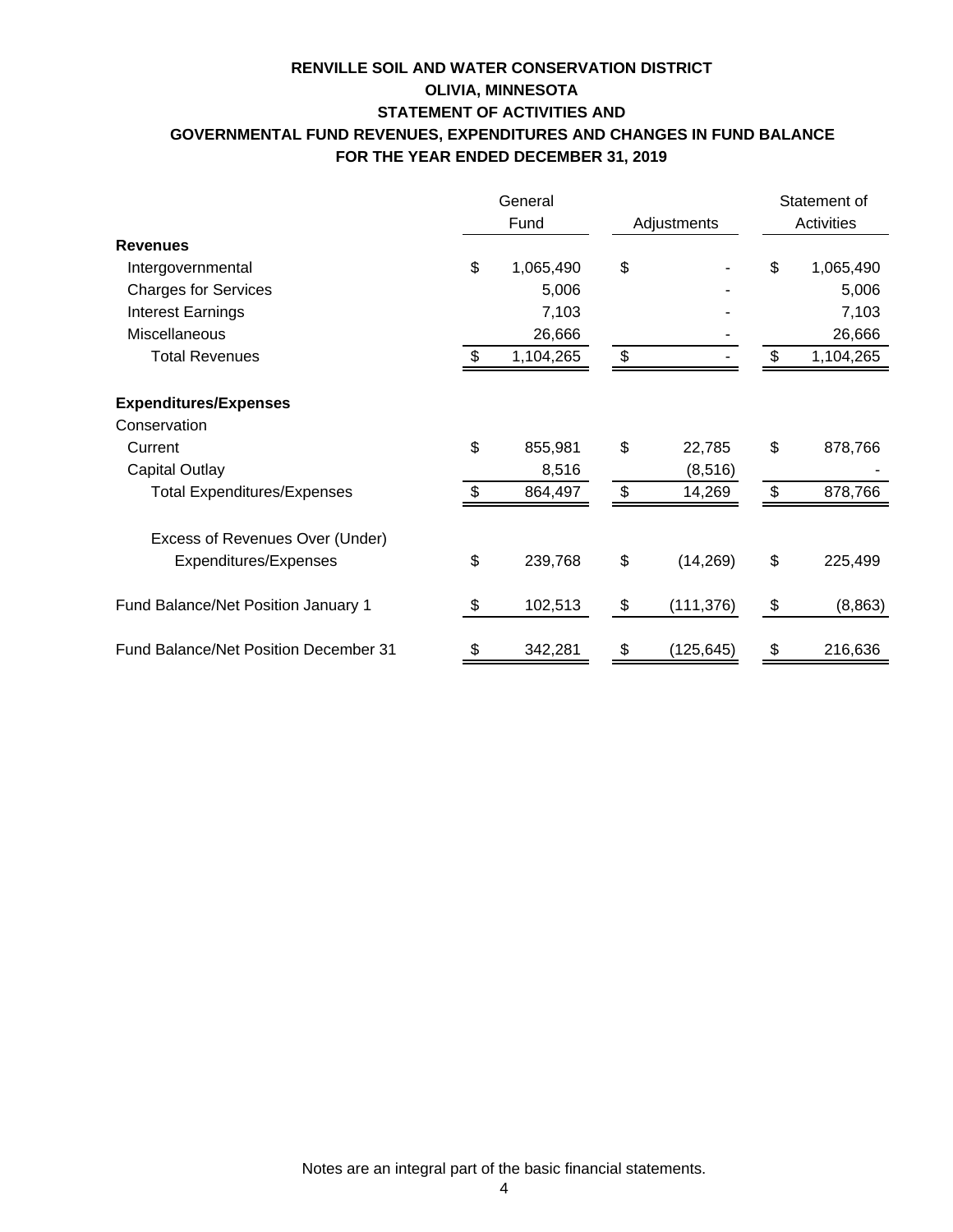#### **Note 1 – Summary of Significant Accounting Policies**

The financial reporting policies of the Renville Soil and Water Conservation District conform to generally accepted accounting principles. The Governmental Accounting Standards Board (GASB) is responsible for establishing GAAP for state and local governments through its pronouncements (statements and interpretations).

#### Financial Reporting Entity

The Renville Soil and Water Conservation District is organized under the provisions of Minnesota Statutes Chapter 103C. The District is governed by a Board of Supervisors composed of five members nominated by voters of the District and elected to four-year terms by the voters of the County.

The purpose of the District is to assist land occupiers in applying practices for the conservation of soil and water resources. These practices are intended to control wind and water erosion, pollution of lakes and streams, and damage to wetlands and wildlife habitats.

The District provides technical and financial assistance to individuals, groups, districts, and governments in reducing costly waste of soil and water resulting from soil erosion, sedimentation, pollution and improper land use.

Each fiscal year the District develops a work plan which is used as a guide in using resources effectively to provide maximum conservation of all lands within its boundaries. The work plan includes guidelines for employees and technicians to follow in order to achieve the District's objectives.

Generally accepted accounting principles require that the financial reporting entity include the primary government and component units for which the primary government is financially accountable. Under these principles the District does not have any component units.

#### Government-Wide Financial Statements

The government-wide financial statements (i.e. The Statement of Net Position and The Statement of Activities) report information on all of the nonfiduciary activities of the District.

The Statement of Activities demonstrates the degree to which the direct expenses of a given function or segment are offset by program revenues. Direct expenses are those that are clearly identifiable with a specific function.

The government-wide financial statements are reported using the economic resources measurement focus and the accrual basis of accounting. Revenues are recorded when earned and expenses are recorded when a liability is incurred, regardless of the timing of cash flows. Grants and similar items are recognized as revenues as soon as all eligibility requirements imposed by the provider have been met.

#### Fund Financial Statements

The government reports the General Fund as its only major governmental fund. The general fund accounts for all financial resources of the government.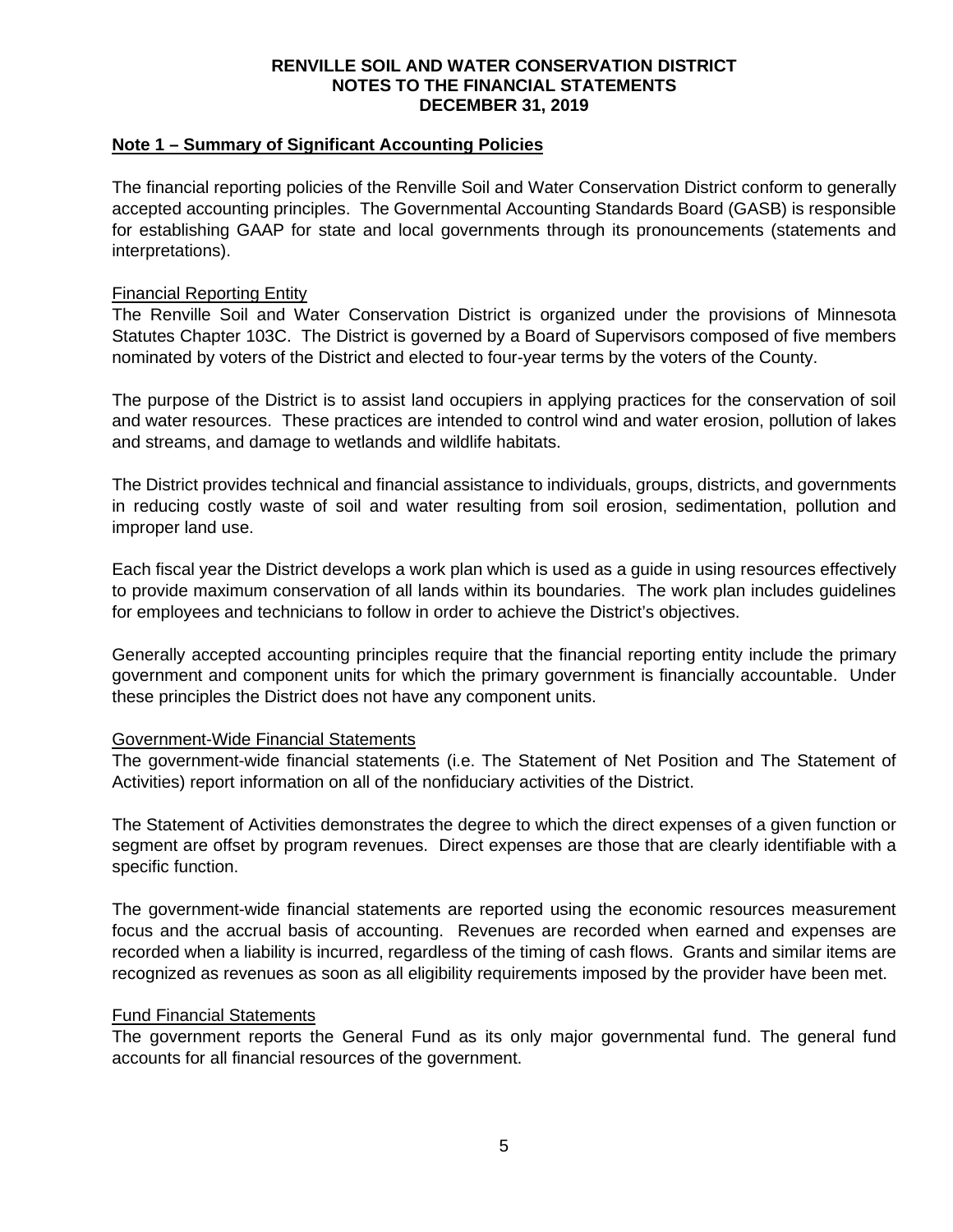Governmental fund financial statements are reported using the current financial resources measurement focus and the modified accrual basis of accounting. Revenues are recognized as soon as they are both measurable and available. Revenues are considered to be available when they are collectible within the current period or soon enough thereafter to pay liabilities of the current period. For this purpose, the District considers all revenues, except reimbursement grants, to be available if they are collected within 60 days of the end of the current fiscal period.

Reimbursement grants are considered available if they are collected within one year of the end of the current fiscal period. Expenditures are recorded when a liability is incurred under accrual accounting.

Intergovernmental revenues are reported in conformity with the legal and contractual requirements of the individual programs. Generally, grant revenues are recognized when the corresponding expenditures are incurred.

Interest earnings are recognized when earned. Other revenues are recognized when they are received in cash because they usually are not measurable until then.

In accordance with Governmental Accounting Standards Board Statement No. 33, *Accounting and Financial Reporting for Nonexchange Transactions,* revenues for nonexchange transactions are recognized based on the principal characteristics of the revenue. Exchange transactions are recognized as revenue when the exchange occurs.

#### Budget Information

The District adopts an estimated revenues and expenditures budget for the general fund. Comparisons of estimated revenues and budgeted expenditures to actual are presented in the financial statements in accordance with generally accepted accounting principles. Amendments to the original budget require Board approval. Appropriations lapse at year-end. The District does not use encumbrance accounting.

## Use of Estimates

The preparation of financial statements in conformity with generally accepted accounting principles requires management to make estimates and assumptions which affect: the reported amounts of assets and liabilities, the disclosure of contingent assets and liabilities at the date of the financial statements, and the reported amounts of revenues and expenditures during the reporting period. Actual results could differ from those estimates.

#### Assets, Deferred Outflows of Resources, Liabilities, Deferred Inflows of Resources, and Net Position

#### Assets

Cash and cash equivalents are invested, to the extent available, in authorized investments. In accordance with the provisions of GASB Statement No. 31, the District reports investments at fair value in the financial statements. In accordance with the provisions of GASB No. 31, the District has reported all investment income, including changes in fair value of investments, as revenue in the operating statements.

Receivables are collectible within one year.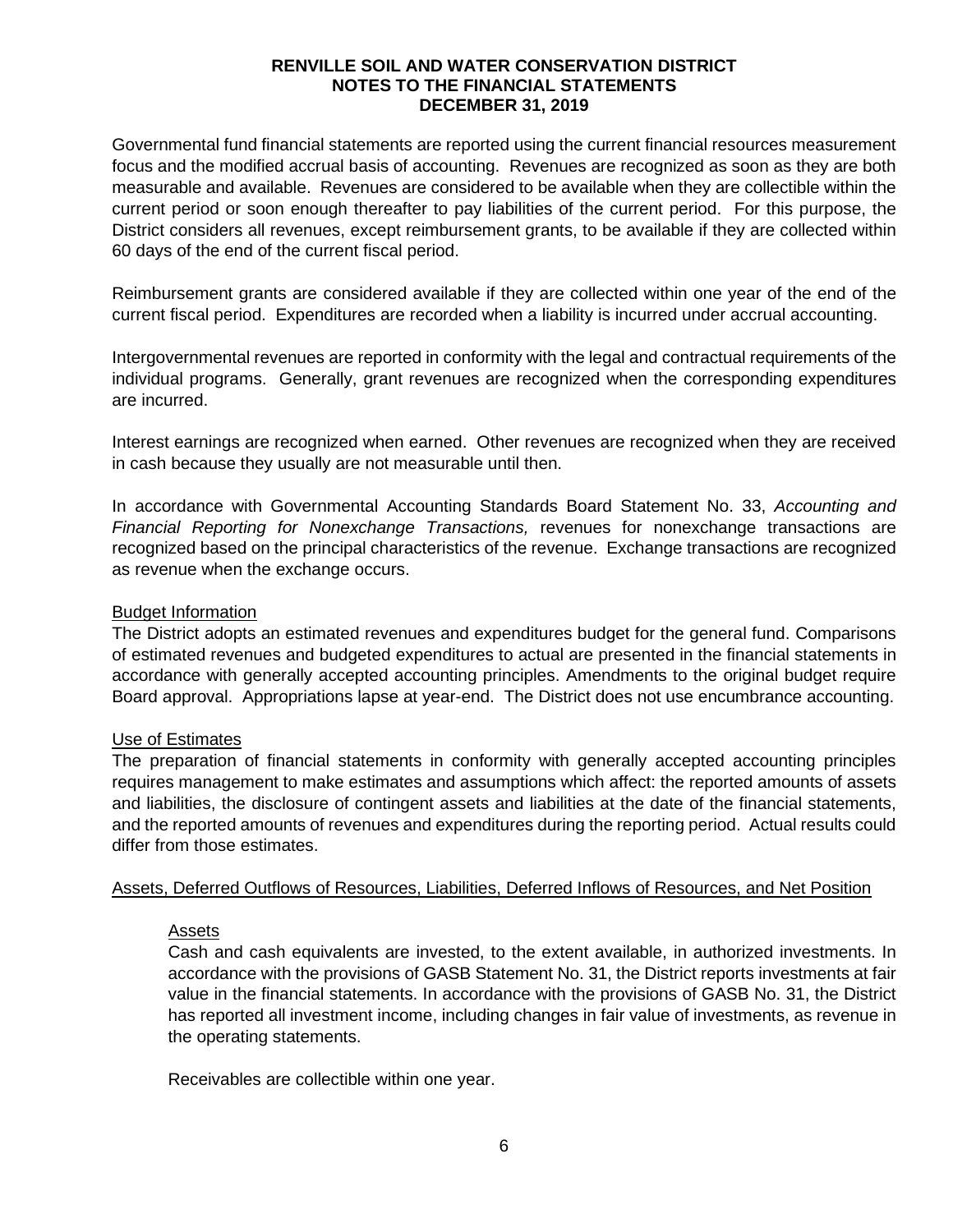Capital assets are reported on a net (depreciated) basis. General capital assets are valued at historical or estimated historical cost.

#### Unearned Revenue

Governmental funds and government-wide financial statements report unearned revenue in connection with resources that have been received, but not yet earned.

#### Long-Term Liabilities

Compensated Absences and Net Pension Liability are accounted for as an adjustment to net position.

#### Classification of Net Position

Net position in the government-wide financial statements is classified in the following categories:

Investment in capital assets – the amount of net position representing capital assets net of accumulated depreciation.

Restricted net position – the amount of net position for which external restrictions have been imposed by creditors, grantors, contributors, or laws or regulations of other governments; and restrictions imposed by law through constitutional provisions or enabling legislation.

Unrestricted net position – the amount of net position that does not meet the definition of restricted or investment in capital assets.

#### Deferred Outflows/Inflows of Resources

In addition to assets, the statement of net position will sometimes report a separate section for deferred outflows of resources. This separate financial statement element, deferred outflows of resources, represents a consumption of net position that applies to a future period(s) and so will not be recognized as an outflow of resources (expense/expenditure) until then. Currently, the District has only one item that qualifies for reporting in this category, deferred amounts related to their pension obligations. This item results from actuarial calculations and current year pension contributions made subsequent to the measurement date.

In addition to liabilities, the statement of net position will sometimes report a separate section for deferred inflows of resources. This separate financial statement element, deferred inflows of resources, represents an acquisition of net position that applies to a future period(s) and so will not be recognized as an inflow of resources (revenue) until that time. The District has only one type of item that qualifies for reporting in this category, amounts related to their pension obligations. This item results from actuarial calculations.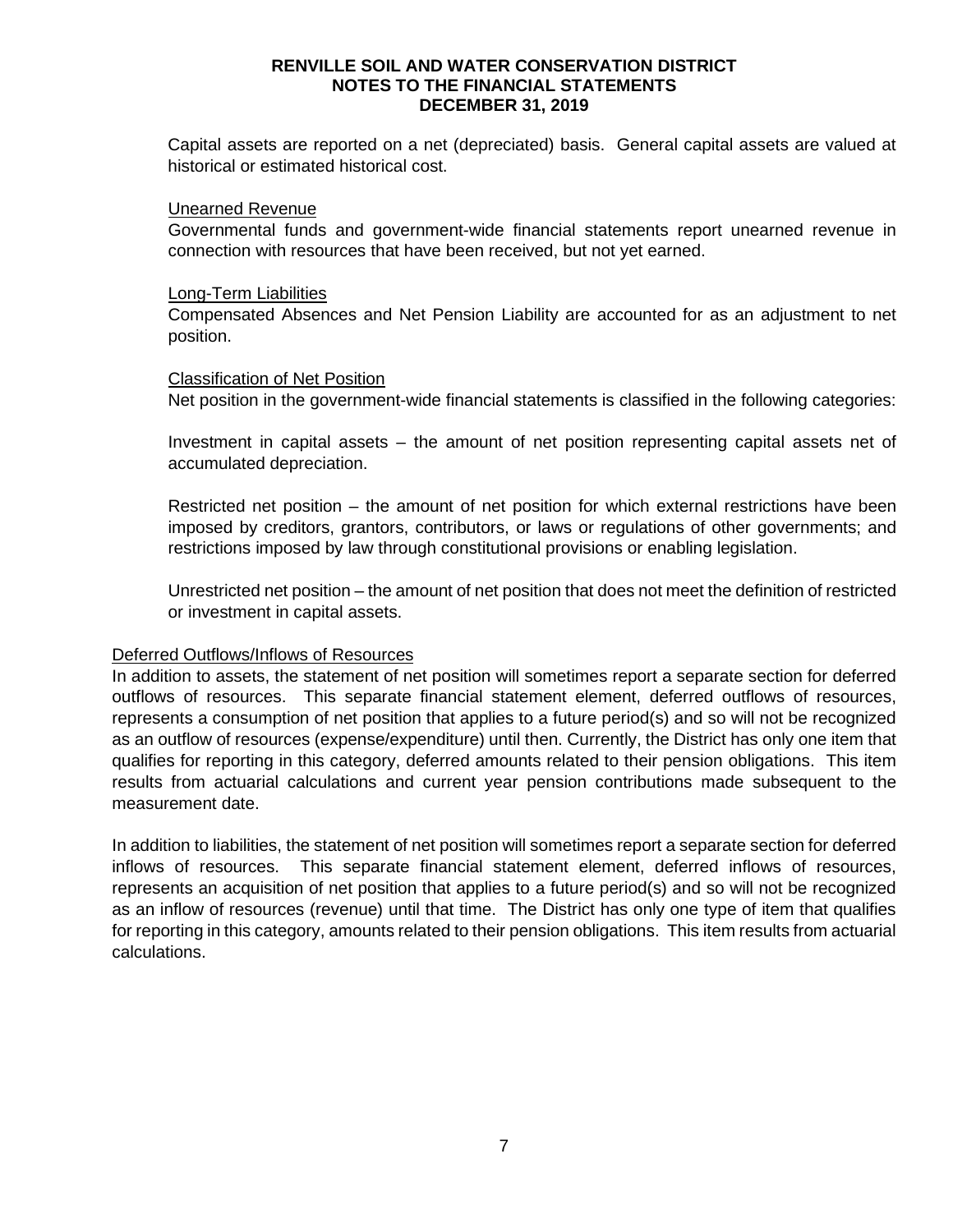## Pensions

For purposes of measuring the net pension liability, deferred outflows/inflows of resources, and pension expense, information about the fiduciary net position of the Public Employees Retirement Association (PERA) and additions to/deductions from PERA's fiduciary net position have been determined on the same basis as they are reported by PERA, except that PERA's fiscal year end is June 30. For this purpose, plan contributions are recognized as of employer payroll paid dates and benefit payments and refunds are recognized when due and payable in accordance with the benefit terms. Investments are reported at fair value.

#### Classifications of Fund Balances

Fund balance is divided into five classifications based primarily on the extent to which the District is bound to observe constraints imposed upon the use of the resources in the General Fund. The classifications are as follows:

Nonspendable – The non-spendable fund balance category includes amounts that cannot be spent because they are not in spendable form or are legally or contractually required to be maintained intact. The "not in spendable form" criterion includes items that are not expected to be converted to cash.

Restricted – Fund balance is reported as restricted when constraints placed on the use of resources are either externally imposed by creditors (such as through debt covenants), grantors, contributors, or laws or regulations of other governments; or are imposed by law through constitutional provisions or enabling legislation.

Committed – The committed fund balance classification includes amounts that can be used only for the specific purposes imposed by formal action (resolution) of the Board. Those committed amounts cannot be used for any other purposes unless the Board removes or changes the specified use by taking the same type of action (resolution) it employed to previously commit those amounts.

Assigned – Amounts in the assigned fund balance classification the District intends to use for specific purposes that do not meet the criteria to be classified as restricted or committed. In the General Fund, assigned amounts represent intended uses established by the Board or the Board Administrator who has been delegated that authority by Board resolution.

Unassigned – Unassigned fund balance is the residual classification for the general fund and includes all spendable amounts not contained in the other fund balance classifications.

The District applies restricted resources first when expenditures are incurred for purposes for which either restricted or unrestricted (committed, assigned, and unassigned) amounts are available. Similarly, within unrestricted fund balance, committed amounts are reduced first followed by assigned, and then unassigned amounts when expenditures are incurred for purposes for which amounts in any of the restricted fund balance classifications could be used.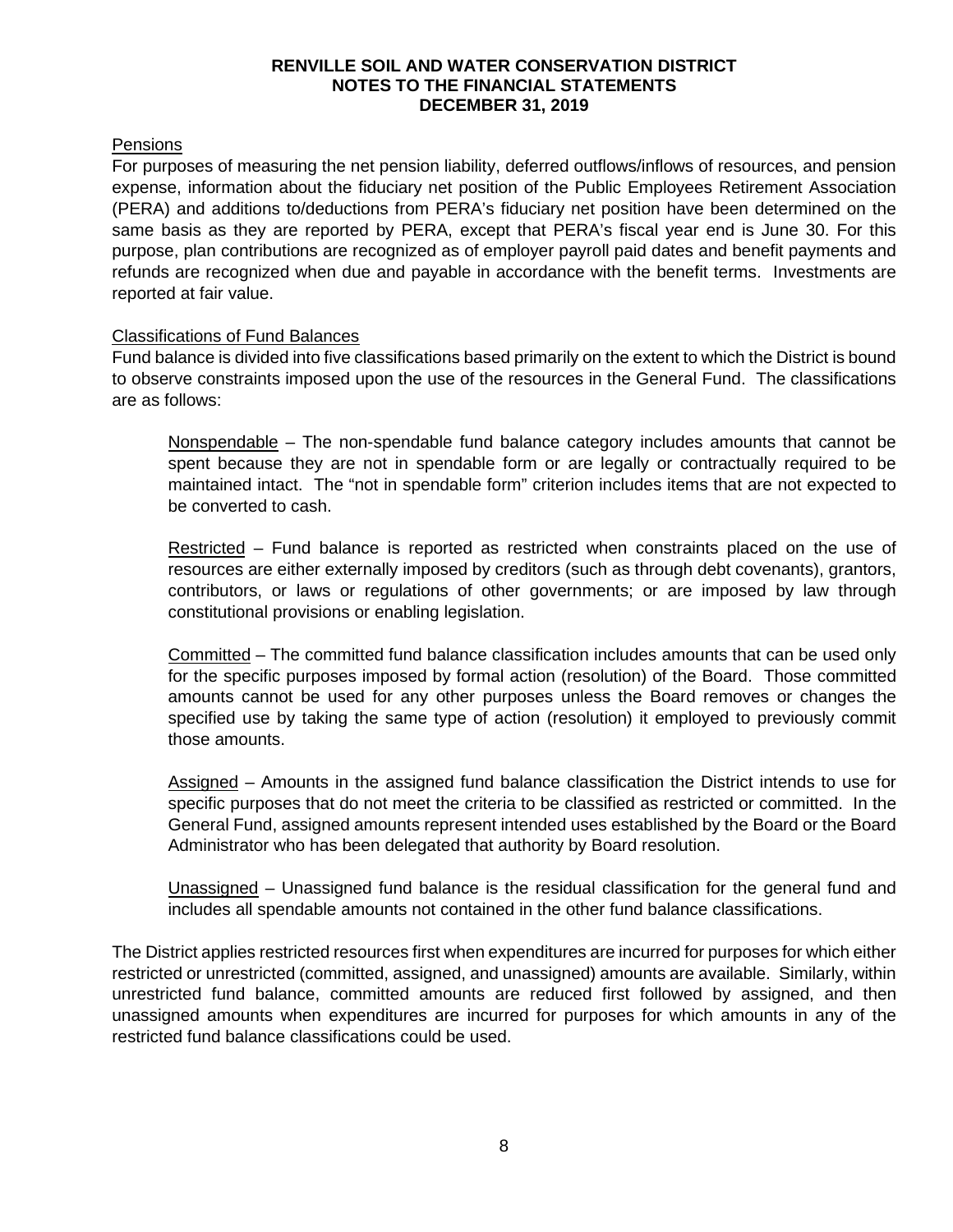#### Subsequent Events

In December 2019, a novel strain of coronavirus was reported in Wuhan, China. The World Health Organization has declared the outbreak to constitute a "Public Health Emergency of International Concern." The COVID-19 outbreak is disrupting supply chains and affecting production and sales across a range of industries. The extent of the impact of COVID-19 on the District's operational and financial performance will depend on certain developments, including the duration and spread of the outbreak, impact on the District's customers, employees and vendors all of which are uncertain and cannot be predicted. At this point, the extent to which COVID-19 may impact the District's financial condition or results of operations is uncertain.

In preparing these financial statements, the District has evaluated events and transactions for potential recognition or disclosure through October 5, 2020, the date the financial statements were available to be issued.

#### Explanation of Adjustments Column in Statements

Capital Assets: In the Statement of Net Position and Governmental Fund Balance Sheet, an adjustment is made if the District has capital assets. This adjustment equals the net book balance of capitalized assets as of the report date and reconciles to the amount reported in the Capital Assets Note.

Long-Term Liabilities: In the Statement of Net Position and Governmental Fund Balance Sheet, an adjustment is made to reflect the total Compensated Absences and Net Pension Liability the District has as of the report date. See note on Long-Term Liabilities.

#### Depreciation, Net Pension Expense and Change in Compensated Absences for the year:

In the Statement of Activities and Governmental Fund Revenues, Expenditures and Changes in Fund Balance, the adjustment equals the total depreciation for the year reported, plus or minus the net pension expense and the change in compensated absences between the reporting year and the previous year.

#### Paid Time Off (PTO)

Under the District's personnel policies, employees are granted PTO in varying amounts based on their length of service. PTO accrual varies from 7.7 to 12.7 hours per pay period. The limit on the accumulation of PTO is 400 hours. Upon termination of employment from the District, employees are paid accrued PTO which varies from 240 to 720 hours depending on their length of service.

#### Risk Management

The District is exposed to various risks of loss related to tort; theft of, damage to, and destruction of assets; errors and omissions; injuries to employees; workers' compensation claims; and natural disasters. Property and casualty liabilities and workers' compensation are insured through Minnesota Counties Intergovernmental Trust. The District retains risk for the deductible portion of the insurance. The amounts of these deductibles are considered immaterial to the financial statements.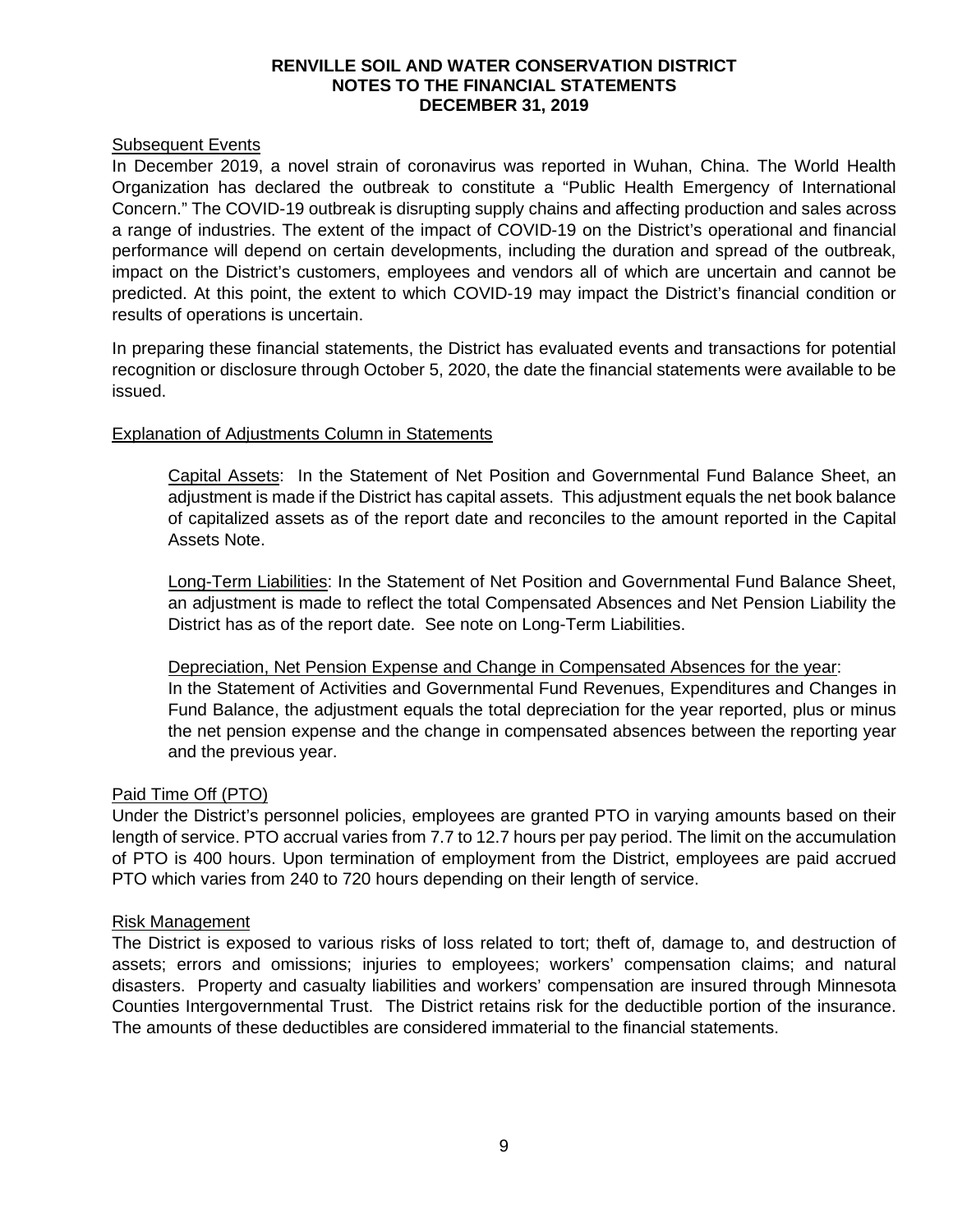The Minnesota Counties Intergovernmental Trust is a public entity risk pool currently operated as a common risk management and insurance program for its members. The District pays an annual premium based on its annual payroll. There were no significant increases or reductions in insurance from the previous year or settlements in excess of insurance coverage for any of the past three fiscal years.

#### **Note 2 – Detailed Notes**

#### Capital Assets

Changes in Capital Assets, Asset Capitalization and Depreciation:

|                                | Beginning |            | Addition |        | Deletion |                          | Ending        |         |
|--------------------------------|-----------|------------|----------|--------|----------|--------------------------|---------------|---------|
| Equipment                      |           | \$ 201.506 |          | 8.516  |          |                          | $\mathcal{S}$ | 210,022 |
| Less: Accumulated Depreciation |           | 96,133     |          | 26,393 |          | $\overline{\phantom{a}}$ |               | 122,526 |
| <b>Net Capital Assets</b>      |           | 105,373    |          |        |          |                          |               | 87,496  |

The cost of property and equipment is depreciated over the estimated useful lives of the related assets. Leasehold improvements are depreciated over the lesser of the term of the related lease or the estimated useful lives of the assets. Depreciation is computed on the straight-line method. For the purpose of computing depreciation, the useful life for Machinery and Equipment is 5 to 10 years. Current year depreciation is \$26,393.

The District uses the threshold of \$500 for capitalizing assets purchased.

#### Unearned Revenue

Unearned revenue represents unearned advances from the Minnesota Board of Water and Soil Resources (BWSR) for administrative service grants and for the cost-share program. Revenues will be recognized when the related program expenditures are recorded. Unearned revenue for the year ended December 31, 2019, consists of the following: BWSR Cost Share Program \$31,108; Wetlands \$2,744; Buffer Cost Share \$198,896, Easement Delivery \$25,244; Conservation Delivery \$109,734; AG Inspector \$11,796; Buffer \$105,387; Local Water Management \$9,662; Local Capacity \$152,021; Capacity Match \$15,859; MAWQCP \$7,956;Total \$670,407.

#### Long-Term Liabilities

Changes in long-term liabilities for the period ended December 31, 2019 are:

|                             | January 1, |                  |           | December 31, |
|-----------------------------|------------|------------------|-----------|--------------|
|                             | 2019       | <b>Increases</b> | Decreases | 2019         |
| Net Pension Liability       | 166,428    | 10.493           |           | 176.921      |
| <b>Compensated Absences</b> | 30,476     |                  | 9.594     | 20,882       |
| Total                       | 196,904    | 10,493           | 9,594     | 197,803      |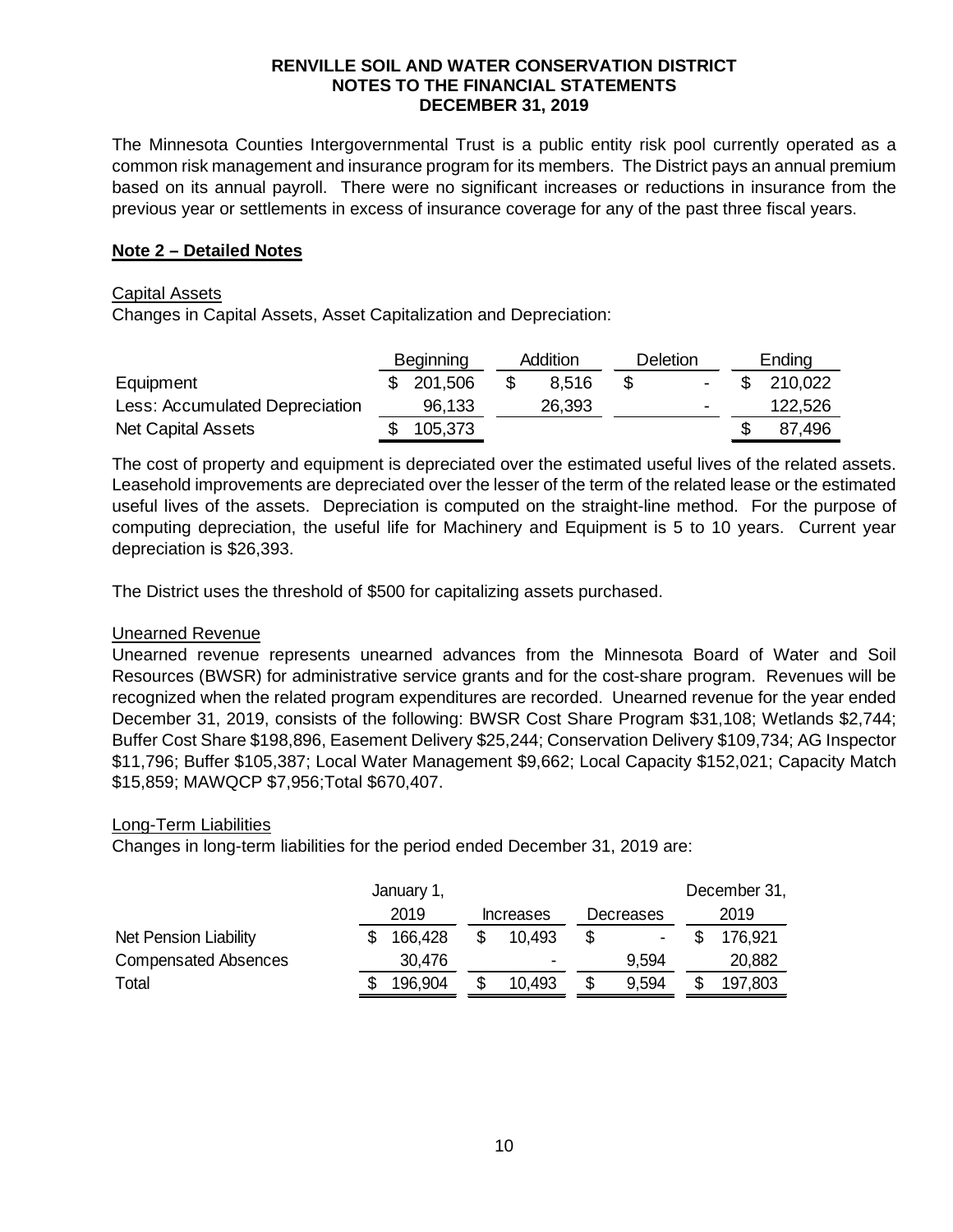## **Deposits**

Minnesota Statutes 118A.02 and 118A.04 authorize the District to designate a depository for public funds and to invest in certificates of deposit. Minnesota Statute 118A.03 requires that all District deposits be protected by insurance, surety bond, or collateral. When not covered by insurance or surety bonds, the market value of collateral pledged shall be at least ten percent more than the amount on deposit (plus accrued interest) at the close of the financial institution's banking day.

Authorized collateral includes treasury bills, notes and bonds; issues of U.S. government agencies; general obligations rated "A" or better; revenue obligations rated "AA" or better; irrevocable standard letters of credit issued by the Federal Home Loan Bank; and certificates of deposit. Minnesota Statutes require that securities pledged as collateral be held in safekeeping in a restricted account at the Federal Reserve Bank or in an account at a trust department of a commercial bank or other financial institution that is not owned or controlled by the financial institution furnishing the collateral.

## Custodial Credit Risk Deposits

Custodial credit risk is the risk that in the event of a financial institution failure, the District's deposits may not be returned to it. The District does not have a deposit policy for custodial credit risk. The market value of collateral pledged must equal 110% of deposits not covered by insurance or bonds. The District has no additional deposit policies addressing custodial credit risk. As of December 31, 2019, the District's deposits were not exposed to custodial credit risk.

## **Note 3 – Defined Benefit Pension Plan**

## **Plan Description**

The District participates in the following cost-sharing multiple-employer defined benefit pension plan administered by the Public Employees Retirement Association of Minnesota (PERA). PERA's defined benefit pension plans are established and administered in accordance with Minnesota Statutes, Chapters 353 and 356. PERA's defined benefit pension plans are tax qualified plans under Section 401 (a) of the Internal Revenue Code.

All full-time and certain part-time employees of the District are covered by the General Employees Plan. General Employees Plan members belong to the Coordinated Plan. Coordinated Plan members are covered by Social Security.

## Benefits Provided

PERA provides retirement, disability, and death benefits. Benefit provisions are established by state statute and can only be modified by the state legislature. Vested, terminated employees who are entitled to benefits, but are not receiving them yet, are bound by the provisions in effect at the time they last terminated their public service.

General Employees Plan benefits are based on a member's highest average salary for any five successive years of allowable service, age, and years of credit at termination of service. Two methods are used to compute benefits for PERA's Coordinated Plan members. Members hired prior to July 1, 1989, receive the higher of Method 1 or Method 2 formulas. Only Method 2 is used for members hired after June 30, 1989. Under Method 1, the accrual rate for Coordinated members is 1.2 percent of average salary for each of the first ten years of service and 1.7 percent of average salary for each additional year. Under Method 2, the accrual rate for Coordinated members is 1.7 percent of average salary for all years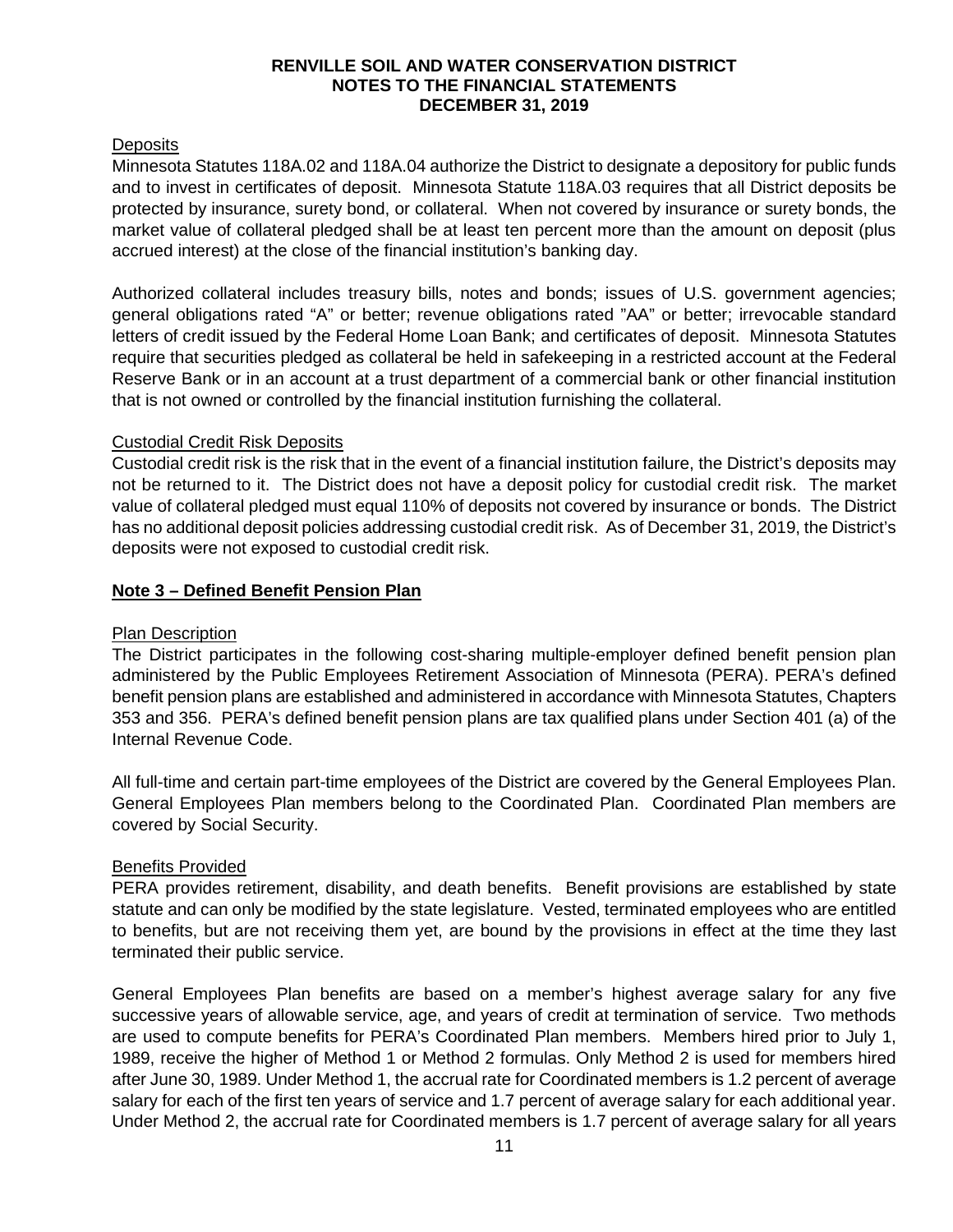of service. For members hired prior to July 1, 1989, a full annuity is available when age plus years of service equal 90 and normal retirement age is 65. For members hired on or after July 1, 1989, normal retirement age is the age for unreduced Social Security benefits capped at 66.

Annuities, disability benefits, and survivor benefits are increased effective every January 1. Beginning January 1, 2019, the postretirement increase will be equal to 50 percent of the cost-of-living (COLA) announced by the SSA, with a minimum increase of at least 1.00 percent and a maximum of 1.50 percent. Recipients that have been receiving the annuity or benefit for at least a full year as of the June 30 before the effective date of the increase will receive the full increase. For recipients receiving the annuity or benefit for at least one month but less than a full year as of the June 30 before the effective date of the increase will receive a reduced prorated increase. For members retiring on January 1, 2024, or later, the increase will be delayed until normal retirement age (age 65 if hired prior to July 1, 1989, or age 66 for individuals hired on or after July 1, 1989). Members retiring under Rule of 90 are exempt from the delay to normal retirement.

## **Contributions**

Minnesota Statutes Chapter 353 sets the rates for employer and employee contributions. Contribution rates can only be modified by the state legislature.

Coordinated Plan members were required to contribute 6.50 percent of their annual covered salary in fiscal year 2019 and the District was required to contribute 7.50 percent for Coordinated Plan members. The District's contributions to the General Employees Fund for the year ended December 31, 2019, were \$17,750. The District's contributions were equal to the required contributions as set by state statute.

## Pension Costs

At December 31, 2019, the District reported a liability of \$176,921 for its proportionate share of the General Employees Fund's net pension liability. The District's net pension liability reflected a reduction due to the State of Minnesota's contribution of \$16 million to the fund in 2019. The State of Minnesota is considered a non-employer contributing entity and the State's contribution meets the definition of a special funding situation. The State of Minnesota's proportionate share of the net pension liability associated with the District totaled \$5,500. The net pension liability was measured as of June 30, 2019, and the total pension liability used to calculate the net pension liability was determined by an actuarial valuation as of that date. The District's proportionate share of the net pension liability was based on the District's contributions received by PERA during the measurement period for employer payroll paid dates from July 1, 2018 through June 30, 2019, relative to the total employer contributions received from all of PERA's participating employers. At June 30, 2019, the District's proportionate share was .0032 percent, which was an increase of .0002 percent from its proportionate share measured as of June 30, 2018.

| The District's proportionate share of the net pension liability | 176,921 |
|-----------------------------------------------------------------|---------|
| State of Minnesota's proportionate share of the net pension     |         |
| liability associated with the District                          | 5,500   |
| Total                                                           | 182,421 |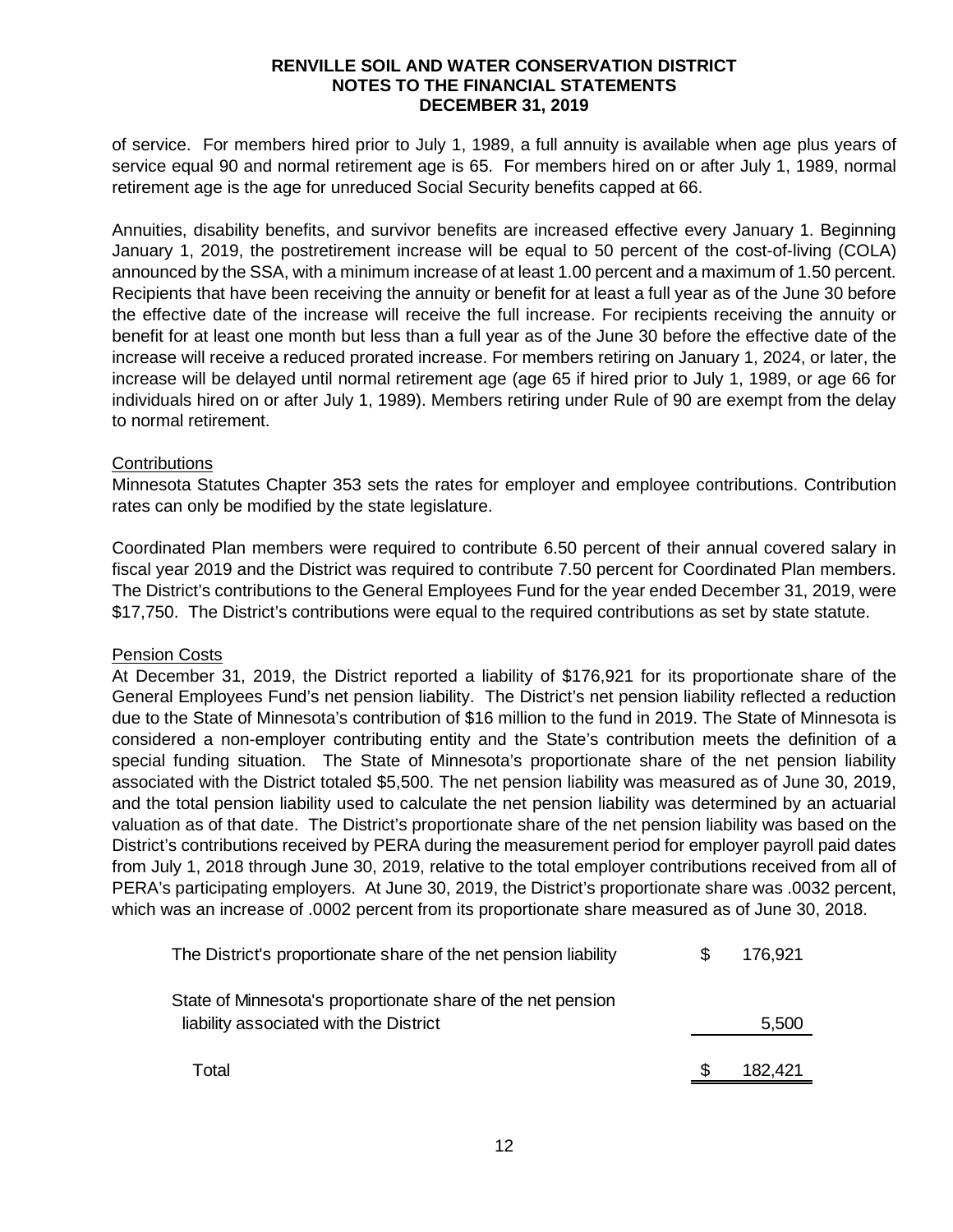For the year ended December 31, 2019, the District recognized pension expense of \$5,986 for its proportionate share of the General Employees Plan's pension expense. In addition, the District recognized an additional \$412 as pension expense (and grant revenue) for its proportionate share of the State of Minnesota's contribution of \$16 million to the General Employees Fund.

At December 31, 2019, the District reported its proportionate share of the General Employees Plan's deferred outflows of resources and deferred inflows of resources from the following sources:

|                                                                  | Deferred<br>Outflows of<br>Resources | Deferred<br>Inflows of<br>Resources |
|------------------------------------------------------------------|--------------------------------------|-------------------------------------|
| Differences between expected and actual<br>economic experience   | \$<br>5,502                          | \$<br>179                           |
| Changes in actuarial assumptions                                 | 2,925                                | 14,497                              |
| Difference between projected and actual<br>investment earnings   |                                      | 12,070                              |
| Changes in Proportion                                            | 18,480                               | 24,703                              |
| Contributions paid to PERA subsequent to<br>the measurement date | 9,204                                |                                     |
| Total                                                            | \$<br>36,111                         | \$<br>51,449                        |

The \$9,204 reported as deferred outflows of resources related to pensions resulting from District contributions subsequent to the measurement date will be recognized as a reduction of the net pension liability in the year ended December 31, 2020. Other amounts reported as deferred outflows and inflows of resources related to pensions will be recognized in pension expense as follows:

| Year ended December 31: | <b>Pension Expense Amount</b> |           |
|-------------------------|-------------------------------|-----------|
| 2020                    |                               | (5,031)   |
| 2021                    |                               | (21, 484) |
| 2022                    |                               | 1.765     |
| 2023                    |                               | 208       |

## Actuarial Assumptions

The total pension liability in the June 30, 2019, actuarial valuation was determined using an individual entry-age normal actuarial cost method and the following actuarial assumptions:

| Inflation                    | 2.50 percent per year |
|------------------------------|-----------------------|
| Active Member Payroll Growth | 3.25 percent per year |
| Investment Rate of Return    | 7.50 percent          |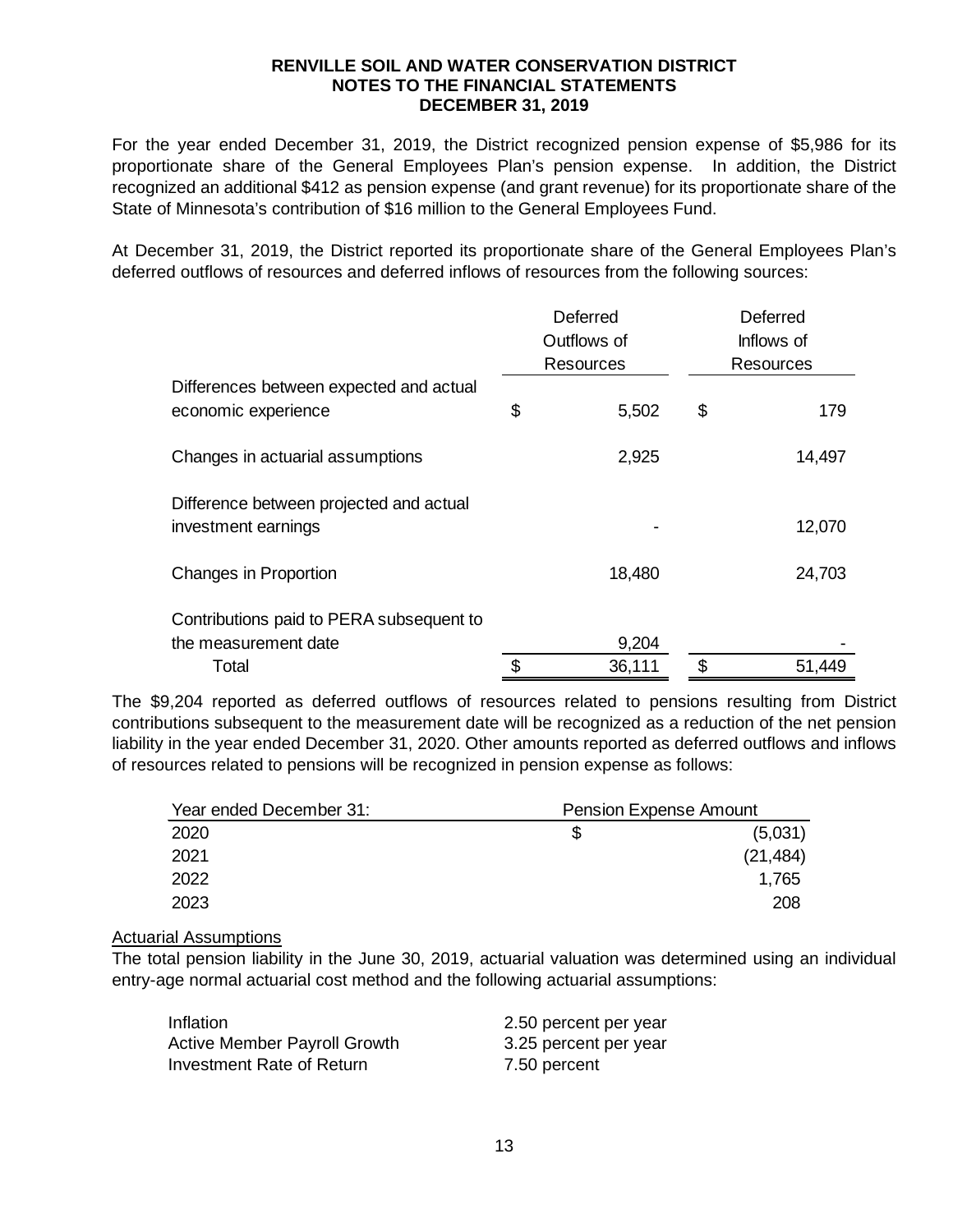Salary increases were based on a service-related table. Mortality rates for active members, retirees, survivors and disabilitants were based on RP 2014 tables for males or females, as appropriate, with slight adjustments to fit PERA's experience. Cost of living benefit increases after retirement for retirees are assumed to be 1.25 percent per year for the General Employees Plan.

Actuarial assumptions used in the June 30, 2019 valuation were based on the results of actuarial experience studies. The most recent four-year experience study in the General Employees Plan was completed in 2019. Economic assumptions were updated in 2018 based on a review of inflation and investment return assumptions.

The following changes in actuarial assumptions occurred in 2019:

Changes in Actuarial Assumptions

• The mortality projection scale was changed from MP-2017 to MP-2018.

Changes in Plan Provisions

• The employer supplemental contribution was changed prospectively, decreasing from \$31.0 million to \$21.0 million per year. The State's special funding contribution was changed prospectively, requiring \$16.0 million due per year through 2031.

The State Board of Investment, which manages the investments of PERA, prepares an analysis of the reasonableness on a regular basis of the long-term expected rate of return using a building-block method in which best-estimate ranges of expected future rates of return are developed for each major asset class. These ranges are combined to produce an expected long-term rate of return by weighting the expected future rates of return by the target asset allocation percentages. The target allocation and best estimates of geometric real rates of return for each major asset class are summarized in the following table:

|                             |                       | Long-Term Expected      |
|-----------------------------|-----------------------|-------------------------|
| <b>Asset Class</b>          | Target Allocation (%) | Real Rate of Return (%) |
| Domestic Equity             | 36                    | 5.10                    |
| <b>Private Markets</b>      | 25                    | 5.90                    |
| Fixed Income                | 20                    | 0.75                    |
| <b>International Equity</b> | 17                    | 5.90                    |
| Cash Equivalents            | 2                     | 0.00                    |
| Total                       | 100%                  |                         |

# Discount Rate

The discount rate used to measure the total pension liability in 2019 was 7.50 percent. The projection of cash flows used to determine the discount rate assumed that contributions from plan members and employers will be made at the rates set in Minnesota Statutes. Based on these assumptions, the fiduciary net position of the General Employees Fund was projected to be available to make all projected future benefit payments of current plan members. Therefore, the long-term expected rate of return on pension plan investments was applied to all projected benefit payments to determine the total pension liability.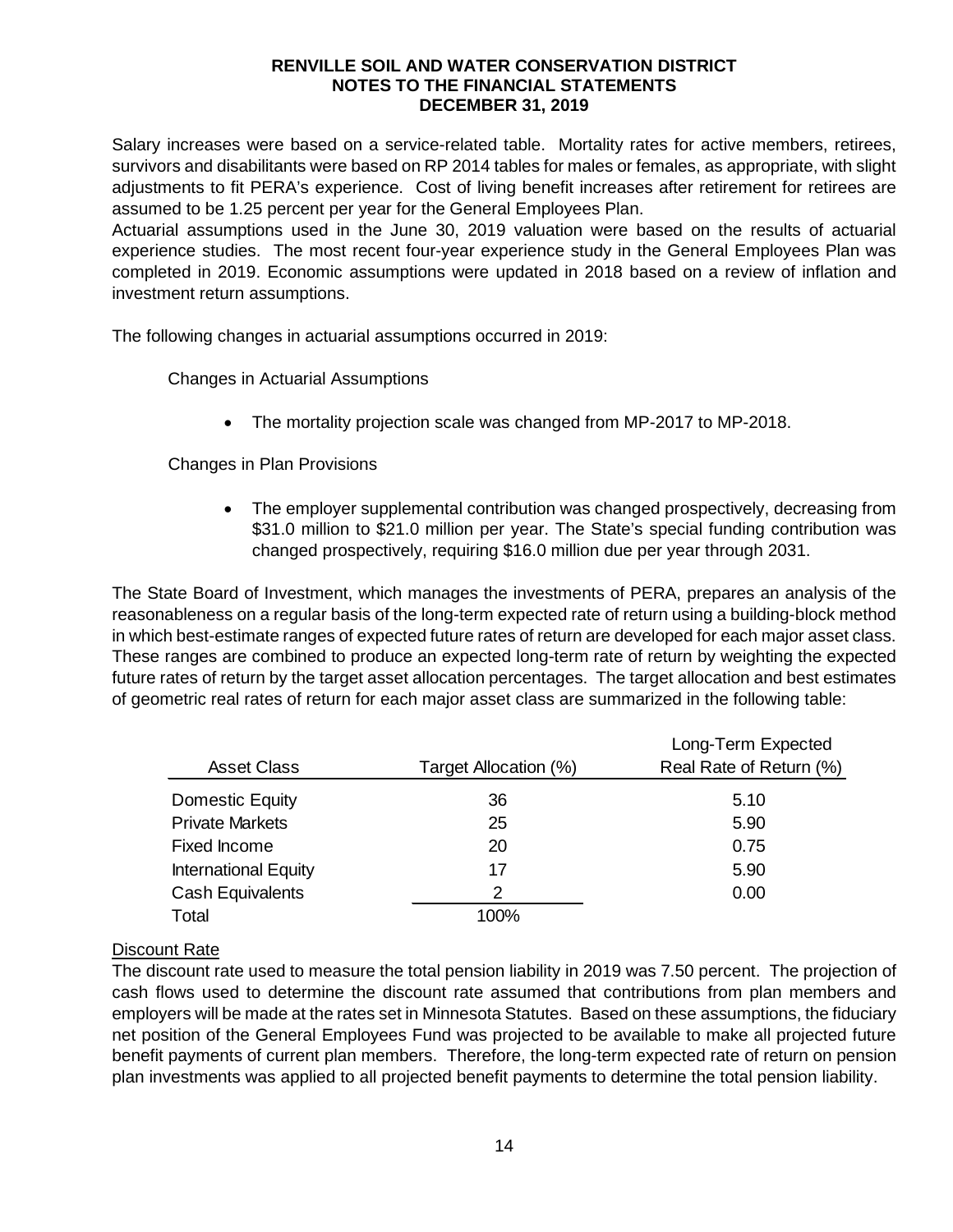## Pension Liability Sensitivity

The following presents the District's proportionate share of the net pension liability for all plans it participates in, calculated using the discount rate disclosed in the preceding paragraph, as well as what the District's proportionate share of the net pension liability would be if it were calculated using a discount rate 1 percentage point lower or 1 percentage point higher than the current discount rate:

|                          | 1% Decrease in  |                 | 1% Increase in  |
|--------------------------|-----------------|-----------------|-----------------|
|                          | <b>Discount</b> | <b>Discount</b> | <b>Discount</b> |
|                          | Rate (6.5%)     | Rate (7.5%)     | Rate (8.5%)     |
| District's proportionate |                 |                 |                 |
| share of the GERF net    |                 |                 |                 |
| pension liability:       | 290,848         | 176,921         | 82,851          |

## Pension Plan Fiduciary Net Position

Detailed information about each pension plan's fiduciary net position is available in a separately-issued PERA financial report that includes financial statements and required supplementary information. That report may be obtained on the Internet at [www.mnpera.org.](http://www.mnpera.org/)

## **Note 4 – Operating Leases**

The District leases office space under a non-cancelable operating lease agreement. Under the current agreement, the total cost in 2019 for office space was \$6,853. The lease expires on June 30, 2021. Future minimum lease payments required under the non-cancelable operating lease is as follows:

| Year  |     | Amount |
|-------|-----|--------|
| 2020  | \$  | 6,853  |
| 2021  |     | 3,426  |
| Total | \$. | 10,279 |

# **Note 5 – Stewardship, Compliance and Accountability**

Excess of expenditures over budget – The General Fund had expenditures in excess of budget for the year as follows: Expenditures \$864,497; Budget \$423,695; Excess \$440,802.

## **Note 6 – Commitments and Contingencies**

The District is not aware of any existing or pending lawsuits, claims or other actions in which the District is a defendant.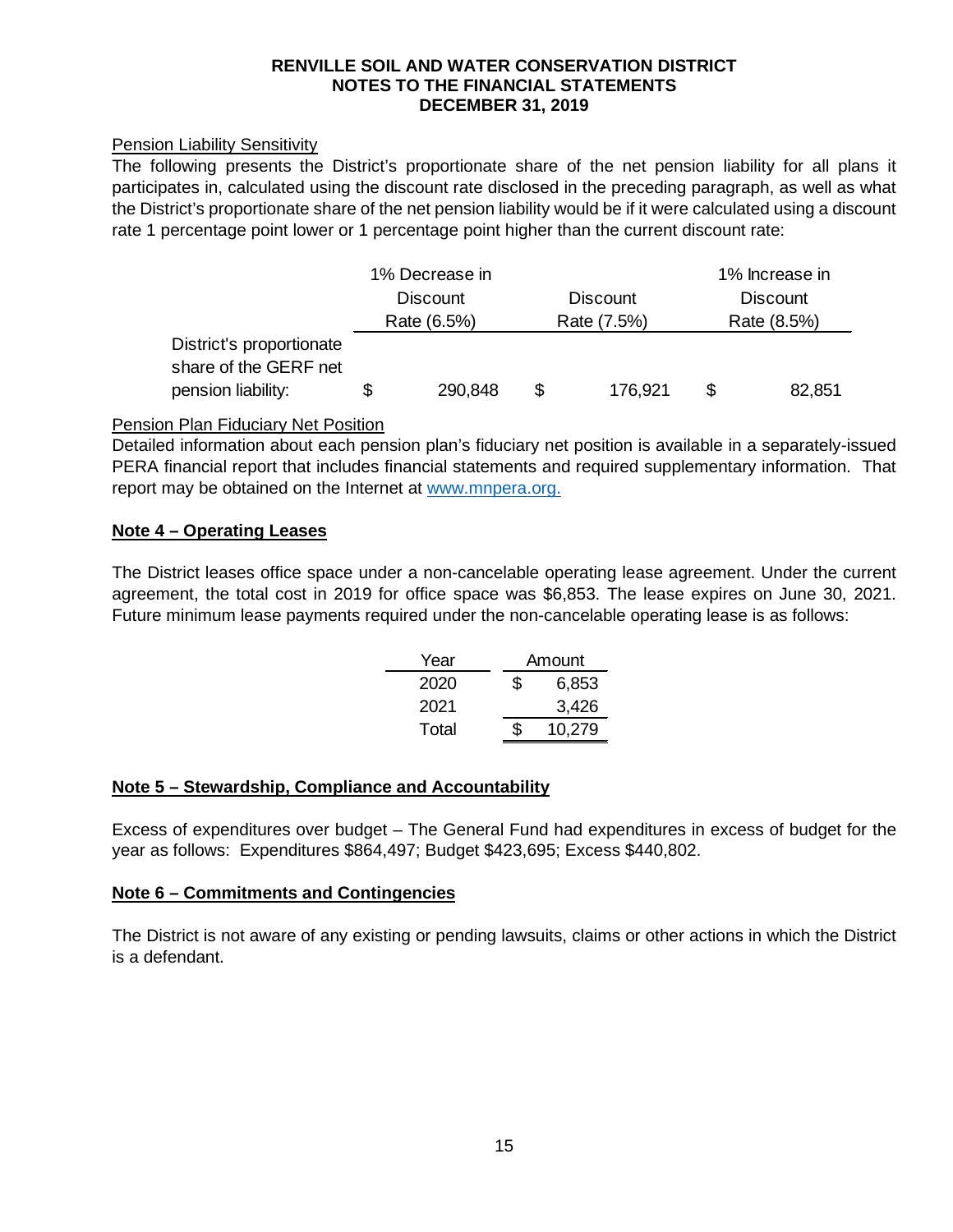# **Note 7 – Reconciliation of Fund Balance to Net Position**

| Governmental Fund Balance, January 1                                                                                                                        | \$                         | 102,513                        |
|-------------------------------------------------------------------------------------------------------------------------------------------------------------|----------------------------|--------------------------------|
| Plus: Excess of Revenues Over Expenditures                                                                                                                  |                            | 239,768                        |
| Governmental Fund Balance, December 31                                                                                                                      | $\boldsymbol{\mathsf{S}}$  | 342,281                        |
| Adjustments from Fund Balance to Net Position:<br><b>Plus: Capital Assets</b><br><b>Plus: Deferred Outflows of Resources</b><br>Less: Long-Term Liabilities | \$                         | 87,496<br>36,111<br>(197, 803) |
| Less: Deferred Inflows of Resources                                                                                                                         |                            | (51, 449)                      |
| <b>Net Position</b>                                                                                                                                         | $\boldsymbol{\mathsf{\$}}$ | 216,636                        |
| Note 8 – Reconciliation of Change in Fund Balance to Change in Net Position                                                                                 |                            |                                |
| Change in Fund Balance                                                                                                                                      | \$                         | 239,768                        |
| <b>Capital Outlay</b>                                                                                                                                       |                            | 8,516                          |
| Pension Expense, net                                                                                                                                        |                            | (5,986)                        |
| The cost of capital assets are allocated over the<br>capital assets' useful lives at the<br>government-wide level.                                          |                            | (26, 393)                      |
| In the statement of activities certain operating<br>expenses including compensated absences<br>are measured by the amounts earned.                          |                            | 9,594                          |
|                                                                                                                                                             |                            |                                |

Change in Net Position **6 225,499**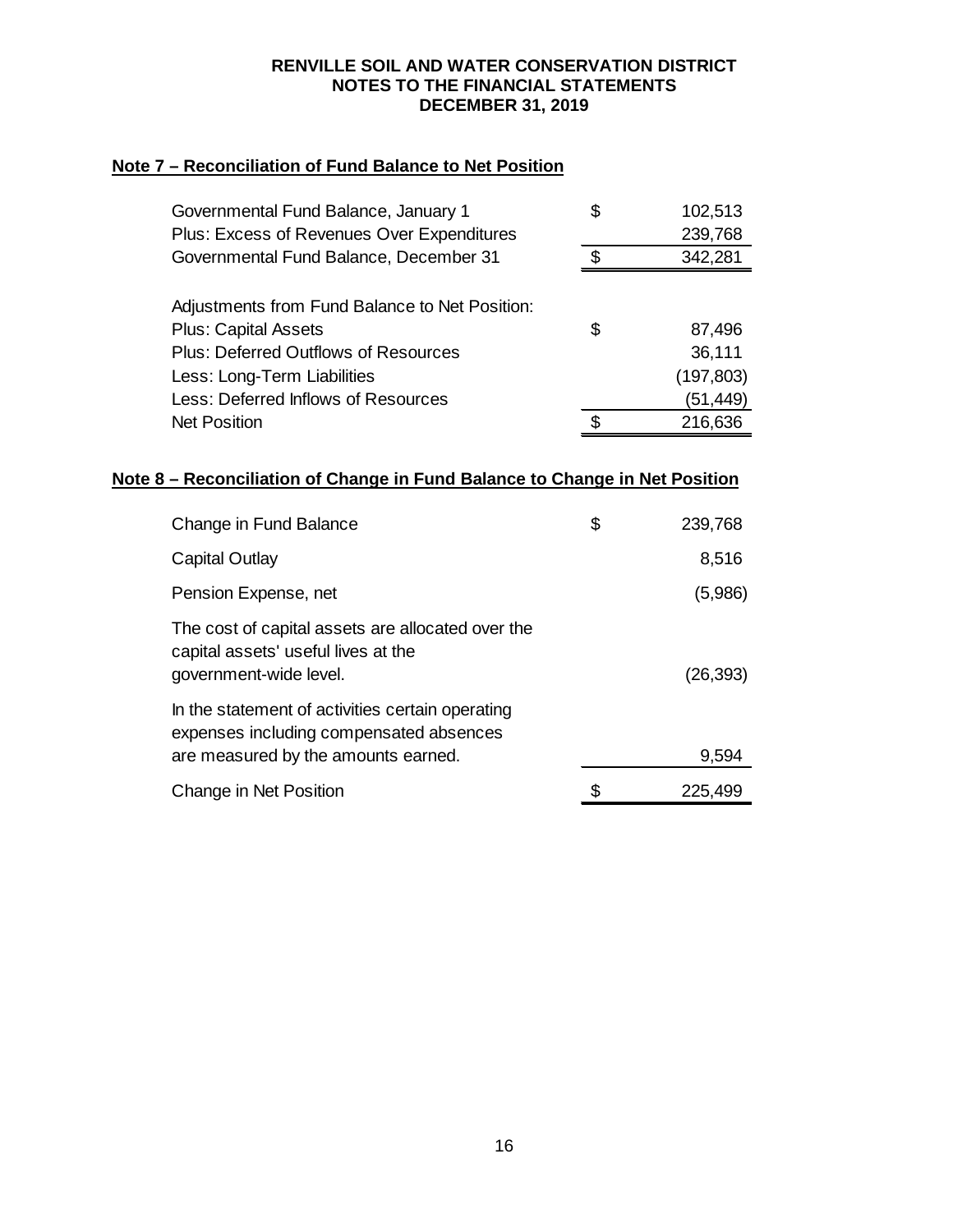# **RENVILLE SOIL AND WATER CONSERVATION DISTRICT OLIVIA, MINNESOTA BUDGETARY COMPARISON STATEMENT BUDGET AND ACTUAL GENERAL FUND YEAR ENDED DECEMBER 31, 2019**

|                                   | Original/<br>Final |    | Variance With<br><b>Final Budget</b> |                |            |  |
|-----------------------------------|--------------------|----|--------------------------------------|----------------|------------|--|
|                                   | <b>Budget</b>      |    | Actual                               | Positive (Neg) |            |  |
| <b>Revenues</b>                   |                    |    |                                      |                |            |  |
| Intergovernmental                 |                    |    |                                      |                |            |  |
| County                            | \$<br>177,803      | \$ | 177,696                              | \$             | (107)      |  |
| Local                             | 2,500              |    | 6,000                                |                | 3,500      |  |
| <b>State Grant</b>                | 240,172            |    | 881,794                              |                | 641,622    |  |
| Total Intergovernmental           | \$<br>420,475      | \$ | 1,065,490                            | \$             | 645,015    |  |
| <b>Charges for Services</b>       | \$<br>720          | \$ | 5,006                                | \$             | 4,286      |  |
| Miscellaneous                     |                    |    |                                      |                |            |  |
| <b>Interest Earnings</b>          | \$<br>2,000        | \$ | 7,103                                | \$             | 5,103      |  |
| Other                             | 500                |    | 26,666                               |                | 26,166     |  |
| <b>Total Miscellaneous</b>        | \$<br>2,500        | \$ | 33,769                               | \$             | 31,269     |  |
| <b>Total Revenues</b>             | \$<br>423,695      | \$ | 1,104,265                            | \$             | 680,570    |  |
| <b>Expenditures</b>               |                    |    |                                      |                |            |  |
| <b>District Operations</b>        |                    |    |                                      |                |            |  |
| <b>Personnel Services</b>         | \$<br>317,632      | \$ | 296,396                              | \$             | 21,236     |  |
| Other Services and Charges        | 91,880             |    | 92,432                               |                | (552)      |  |
| <b>Supplies</b>                   | 2,000              |    | 5,285                                |                | (3, 285)   |  |
| <b>Capital Outlay</b>             |                    |    | 8,516                                |                | (8, 516)   |  |
| <b>Total District Operations</b>  | \$<br>411,512      | \$ | 402,629                              | \$             | 8,883      |  |
| <b>Project Expenditures</b>       |                    |    |                                      |                |            |  |
| <b>State</b>                      | \$<br>12,183       | \$ | 461,868                              | \$             | (449, 685) |  |
| <b>Total Project Expenditures</b> | \$<br>12,183       | \$ | 461,868                              | \$             | (449, 685) |  |
| <b>Total Expenditures</b>         | \$<br>423,695      | \$ | 864,497                              | \$             | (440, 802) |  |
| Excess of Revenues Over (Under)   |                    |    |                                      |                |            |  |
| Expenditures                      | \$                 | \$ | 239,768                              | \$             | 239,768    |  |
| Fund Balance - January 1          | \$<br>102,513      | \$ | 102,513                              | \$             |            |  |
| Fund Balance - December 31        | \$<br>102,513      | \$ | 342,281                              | \$             | 239,768    |  |

Notes are an integral part of the basic financial statements.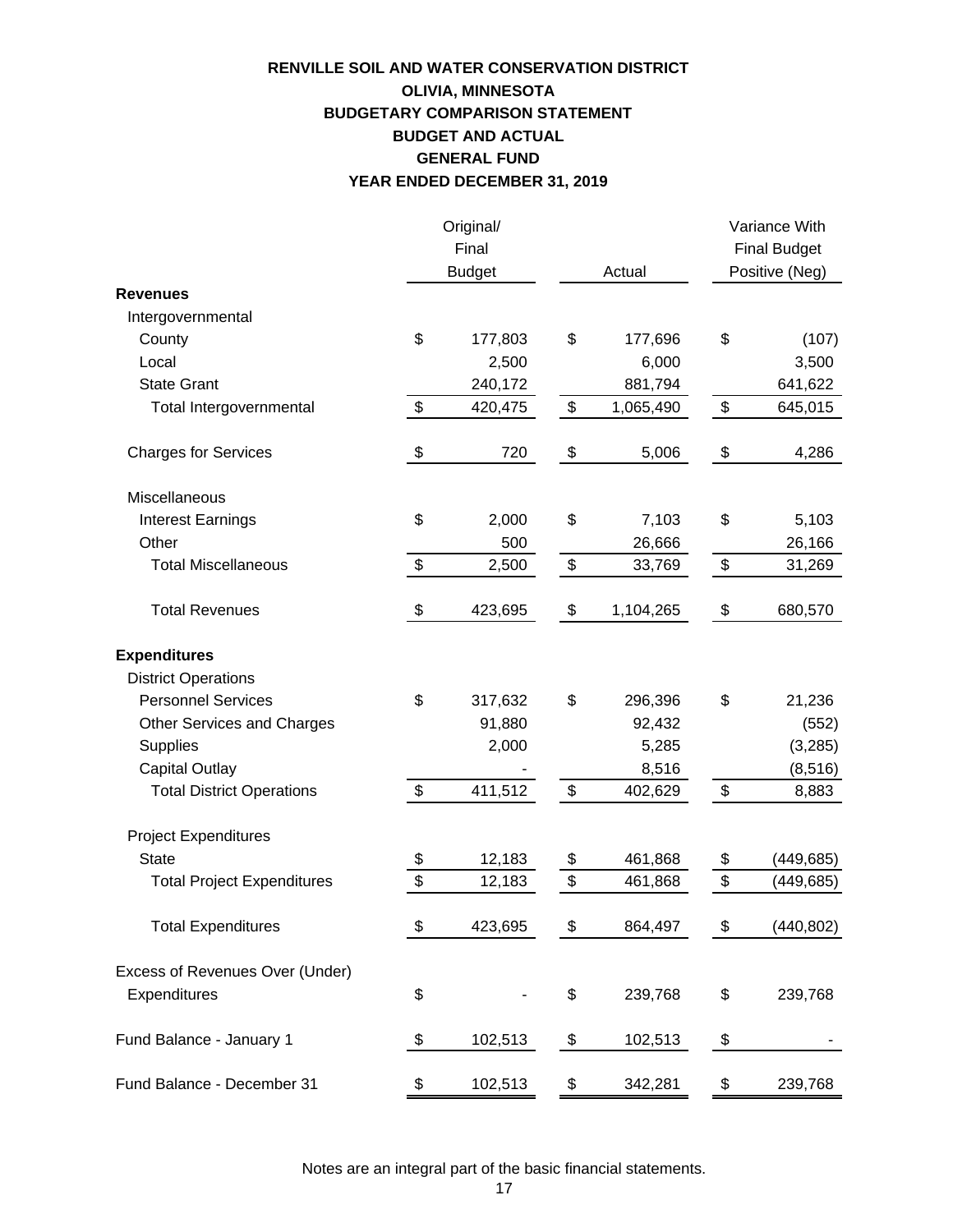#### **RENVILLE SOIL AND WATER CONSERVATION DISTRICT OLIVIA, MINNESOTA**

#### **SCHEDULE OF CONTRIBUTIONS GENERAL EMPLOYEES RETIREMENT FUND DECEMBER 31, 2019**

| Fiscal Year<br>Ending | Statutorily<br>Required<br>Contributions<br>(a) | Contributions in<br>Relation to the<br>Statutorily<br>Required<br>Contributions<br>(b) |        |      | Contribution<br>Deficiency<br>(Excess)<br>(a-b) |     | <b>Covered Payroll</b><br>(c) | Contributions as a<br>Percentage of<br><b>Covered Payroll</b><br>(b/c) |  |
|-----------------------|-------------------------------------------------|----------------------------------------------------------------------------------------|--------|------|-------------------------------------------------|-----|-------------------------------|------------------------------------------------------------------------|--|
| 2015                  | \$<br>13,268                                    | - \$                                                                                   | 13,268 | - \$ | $\sim$                                          | -\$ | 176,904                       | 7.50%                                                                  |  |
| 2016                  | \$<br>15,919                                    | \$                                                                                     | 15,952 | - \$ | $(33)$ \$                                       |     | 212,247                       | 7.52%                                                                  |  |
| 2017                  | \$<br>16,185                                    | - \$                                                                                   | 16,343 | - \$ | (158) \$                                        |     | 215,796                       | 7.57%                                                                  |  |
| 2018                  | \$<br>15.917                                    | \$                                                                                     | 15.917 | \$   | $\sim$                                          | \$  | 212,228                       | 7.50%                                                                  |  |
| 2019                  | \$<br>17,750                                    | \$                                                                                     | 17,750 | \$   | $\sim$                                          | \$  | 236,666                       | 7.50%                                                                  |  |

\* This schedule is intended to show information for ten years. Additional years will be displayed as they become available. The amounts presented for each year-end were determined December 31.

#### **SCHEDULE OF PROPORTIONATE SHARE OF NET PENSION LIABILITY GENERAL EMPLOYEES RETIREMENT FUND DECEMBER 31, 2019**

|                    |                   |                   |     |                   |      |            |      |                        | Employer's    |              |
|--------------------|-------------------|-------------------|-----|-------------------|------|------------|------|------------------------|---------------|--------------|
|                    |                   |                   |     |                   |      |            |      |                        | Proportionate | Plan         |
|                    |                   |                   |     |                   |      |            |      |                        | Share of the  | Fiduciary    |
|                    |                   |                   |     | State's           |      |            |      |                        | Net Pension   | Net          |
|                    |                   | Employer's        |     | Proportionate     |      |            |      |                        | Liability     | Position as  |
|                    |                   | Proportionate     |     | Share of the Net  |      |            |      |                        | (Asset) as a  | a            |
|                    | Employer's        | Share of the Net  |     | Pension Liability |      |            |      |                        | Percentage of | Percentage   |
|                    | Proportion of Net | Pension Liability |     | Associated with   |      |            |      |                        | Covered       | of the Total |
| <b>Fiscal Year</b> | Pension Liability | (Asset)           |     | the District      |      | Total      |      | <b>Covered Payroll</b> | Payroll       | Pension      |
| Ending             | (Asset)           | (a)               |     | (b)               |      | $(a+b)$    |      | (c)                    | $((a+b)/c)$   | Liability    |
|                    |                   |                   |     |                   |      |            |      |                        |               |              |
| 2015               | $0.0030\%$ \$     | 155,476 \$        |     |                   | - \$ | 155.476 \$ |      | 176,433                | 88.12%        | 78.19%       |
| 2016               | $0.0029\%$ \$     | 235,466 \$        |     | $3,140$ \$        |      | 238,606 \$ |      | 183,693                | 129.89%       | 68.90%       |
| 2017               | $0.0036\%$ \$     | 229.822 \$        |     | $2,911$ \$        |      | 232.733 \$ |      | 231,648                | 100.47%       | 75.90%       |
| 2018               | $0.0030\%$ \$     | 166,428           | -\$ | $5,462$ \$        |      | 171,890 \$ |      | 199,129                | 86.32%        | 79.50%       |
| 2019               | $0.0032\%$ \$     | 176,921           | \$  | 5,500             | -\$  | 182.421    | - \$ | 228,693                | 79.77%        | 80.20%       |

\* This schedule is intended to show information for ten years. Additional years will be displayed as they become available. The amounts presented for each fiscal year were determined June 30.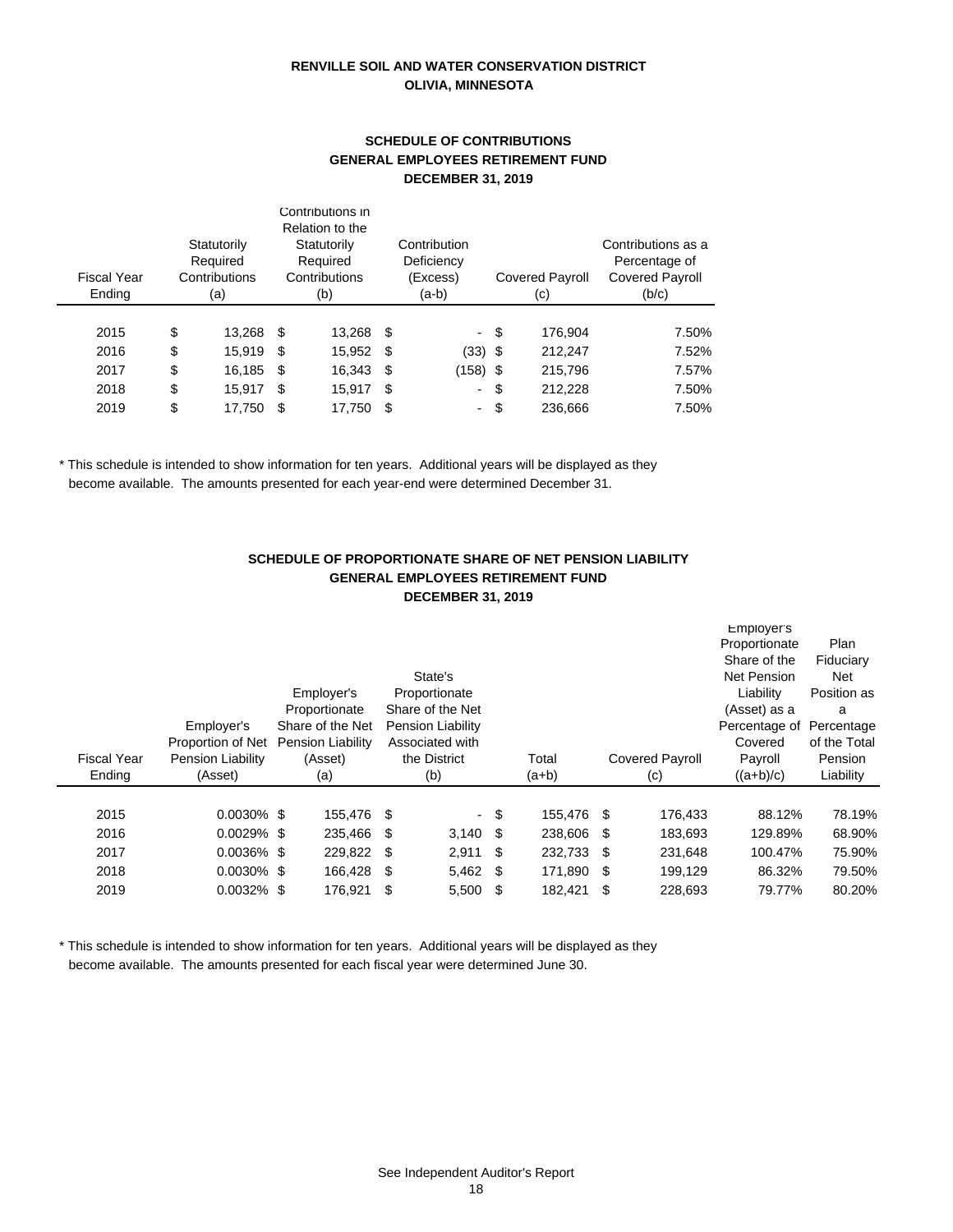#### **RENVILLE SOIL AND WATER CONSERVATION DISTRICT REQUIRED SUPPLEMENTARY INFORMATION (CONTINUED) DECEMBER 31, 2019**

#### **Notes to the Required Supplementary Information - General Employee Retirement Fund**

#### Changes in Actuarial Assumptions

2019 - The mortality project scale was changed from MP-2017 to MP-2018.

2018 - The mortality projection scale was changed from MP-2015 to MP-2017. The assumed benefit increase was changed from 1.00 percent per year through 2044 and 2.50 percent per year thereafter to 1.25 percent per year.

2017 - The Combined Service Annuity (CSA) loads were changed from 0.80 percent for active members and 60.00 percent for vested and non-vested deferred members. The revised CSA loads are now 0.00 percent for active member liability, 15.00 percent for vested deferred member liability and 3.00 percent for non-vested deferred member liability. The assumed post-retirement benefit increase rate was changed from 1.00 percent per year for all years to 1.00 percent per year through 2044 and 2.50 percent per year thereafter.

2016 - The assumed post-retirement benefit increase rate was changed from 1.00 percent per year through 2035 and 2.50 percent per year thereafter to 1.00 percent for year for all future years. The assumed investment return was changed from 7.90 percent to 7.50 percent. The single discount rate was changed from 7.90 percent to 7.50 percent. Other assumptions were changed pursuant to the experience study dated June 30, 2015. The assumed future salary increases, payroll growth and inflation were decreased by 0.25 percent to 3.25 percent for payroll growth and 2.50 percent for inflation.

2015 - The assumed post-retirement benefit increase rate was changed from 1.00 percent per year through 2030 and 2.50 percent per year thereafter to 1.00 percent per year through 2035 and 2.50 percent per year thereafter.

#### Change in Plan Provisions

2019 - The employer supplemental contribution was changed prospectively, decreasing from \$31.0 million to \$21.0 million per year. The State's special funding contribution was changed prospectively, requiring \$16.0 million due per year through 2031.

2018 - The augmentation adjustment in early retirement factors is eliminated over a five-year period starting July 1, 2019, resulting in actuarial equivalence after June 30, 2024. Interest credited on member contributions decreased from 4.00 to 3.00 percent, beginning July 1, 2018. Deferred augmentation was changed to 0.00 percent, effective January 1, 2019. Augmentation that has already accrued for deferred members will still apply. Contribution stabilizer provisions were repealed. Postretirement benefit increases were changed from 1.00 percent per year with a provision to increase to 2.50 percent upon attainment of 90.00 percent funding ratio to 50.00 percent of the Social Security Cost of Living Adjustment, not less than 1.00 percent and not more than 1.50 percent, beginning January 1, 2019. For retirements on or after January 1, 2024, the first benefit increase is delayed until the retiree reaches normal retirement age; does not apply to Rule of 90, disability benefit recipients, or survivors. Actuarial equivalent factors were updated to reflect revised mortality and interest assumptions.

2017 - The State's contribution for the Minneapolis Employees Retirement Fund equals \$16.0 million in 2017 and 2018, and \$6.0 million thereafter. The Employer Supplemental Contribution for the Minneapolis Employees Retirement Fund changed from \$21.0 million to \$31.0 million in calendar years 2019 to 2031. The state's contribution changed from \$16.0 million to \$6.0 million in calendar years 2019 to 2031.

2015 - On January 1, 2015, the Minneapolis Employees Retirement Fund was merged into the General Employees Fund, which increased the total pension liability by \$1.1 billion and increased the fiduciary plan net position by \$892 million. Upon consolidation, state and employer contributions were revised.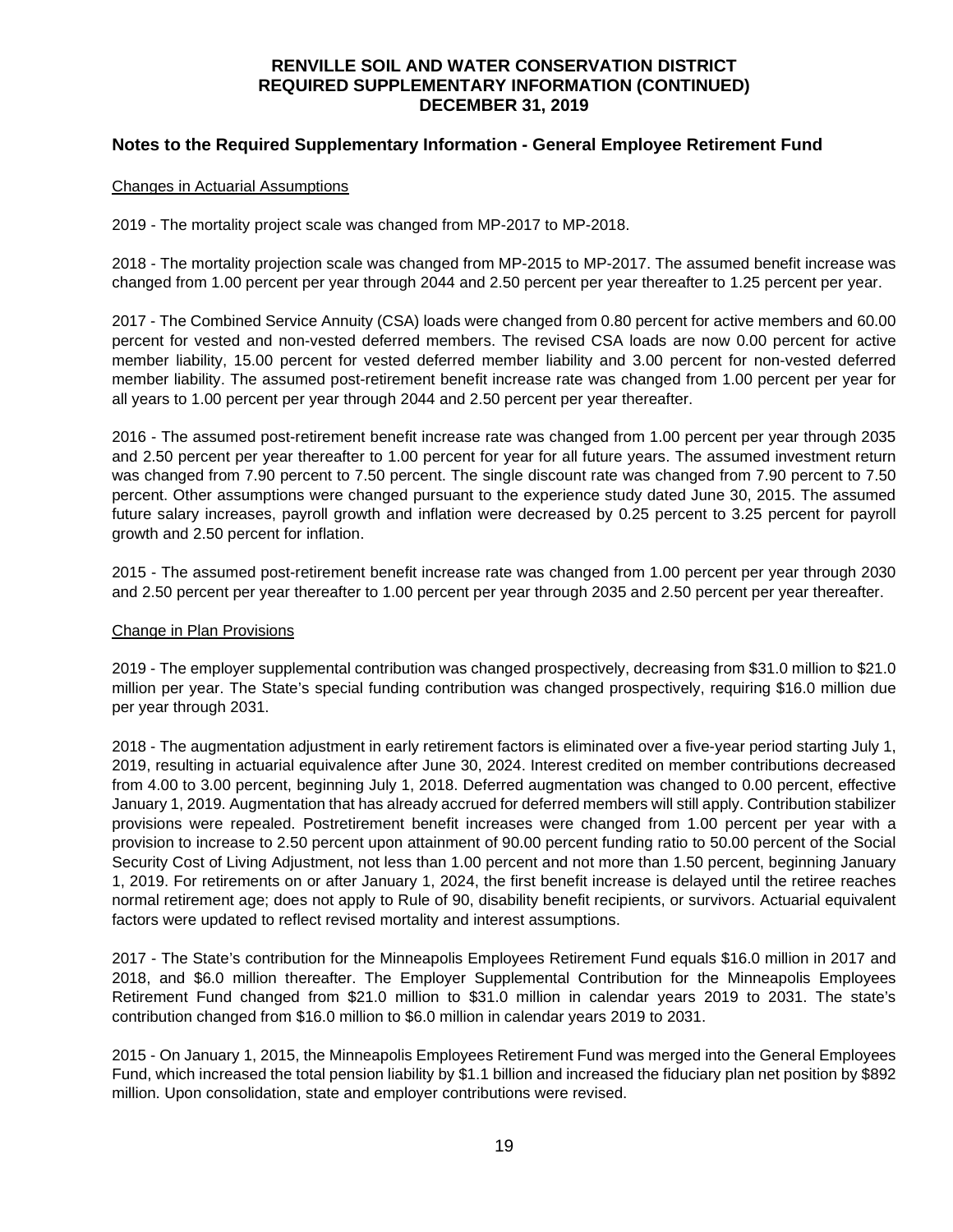# **PETERSON COMPANY LTD.**<br>CERTIFIED PUBLIC ACCOUNTANTS 570 Cherry Drive | Waconia, Minnesota 55387

# **INDEPENDENT AUDITOR'S REPORT ON MINNESOTA LEGAL COMPLIANCE**

To the Board of Supervisors Renville Soil and Water Conservation District Olivia, Minnesota

We have audited, in accordance with auditing standards generally accepted in the United States of America, and the standards applicable to financial audits contained in *Government Auditing Standards*, issued by the Comptroller General of the United States the financial statements of the governmental activities and the general fund of Renville Soil and Water Conservation District of Olivia, Minnesota, as of and for the year ended December 31, 2019, and the related notes to the financial statements, which collectively comprise the Renville Soil and Water Conservation District's basic financial statements, and have issued our report thereon dated October 5, 2020.

In connection with our audit, nothing came to our attention that caused us to believe that the Renville Soil and Water Conservation District failed to comply with the provisions of the contracting and bidding, deposits and investments, conflicts of interest, claims and disbursements, miscellaneous provisions, and tax increment financing sections of the *Minnesota Legal Compliance Audit Guide for Political Subdivisions, promulgated by the State Auditor pursuant to Minnesota Statutes 6.65, insofar as they* relate to accounting matters. However, our audit was not directed primarily toward obtaining the knowledge of such noncompliance. Accordingly, had we performed additional procedures; other matters may have come to our attention regarding the Renville Soil and Water Conservation District's noncompliance with the above referenced provisions.

The purpose of this report is solely to describe the scope of our testing of compliance and the results of that testing, and not to provide an opinion on compliance. Accordingly, this communication is not suitable for any other purpose.

*Peterson Company Ltd*

PETERSON COMPANY LTD Certified Public Accountants Waconia, Minnesota

October 5, 2020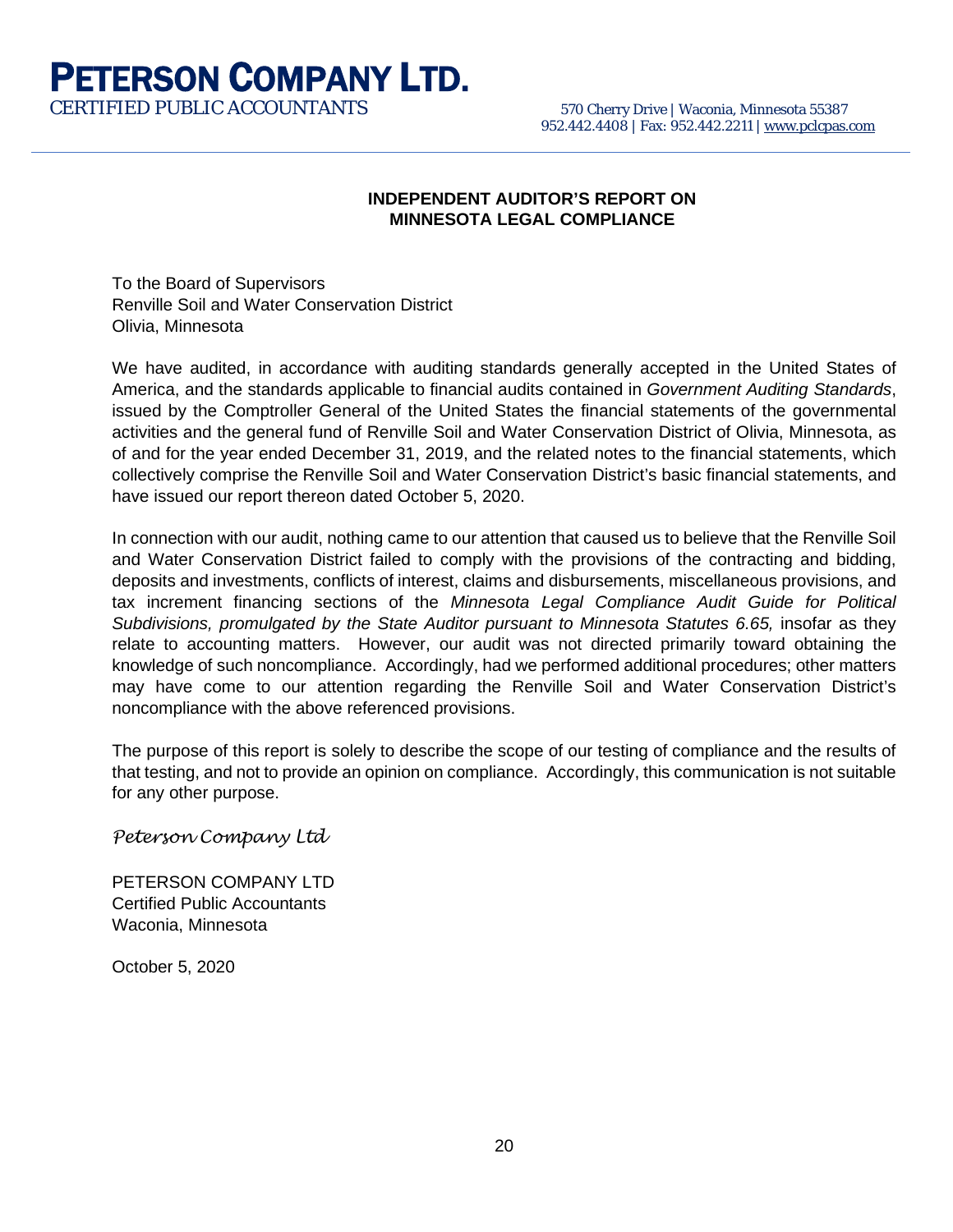# **INDEPENDENT AUDITOR'S REPORT ON INTERNAL CONTROL OVER FINANCIAL REPORTING AND ON COMPLIANCE AND OTHER MATTERS BASED ON AN AUDIT OF FINANCIAL STATEMENTS PERFORMED IN ACCORDANCE WITH GOVERNMENT AUDITING STANDARDS**

To the Board of Supervisors Renville Soil and Water Conservation District Olivia, Minnesota

We have audited, in accordance with the auditing standards generally accepted in the United States of America and the standards applicable to financial audits contained in *Government Auditing Standards*  issued by the Comptroller General of the United States*,* the financial statements of the governmental activities of Renville Soil and Water Conservation District, Olivia, Minnesota, as of and for the year ended December 31, 2019, and the related notes to the financial statements, which collectively comprise Renville Soil and Water Conservation District's basic financial statements, and have issued our report thereon dated October 5, 2020.

# **Internal Control Over Financial Reporting**

In planning and performing our audit of the financial statements, we considered Renville Soil and Water Conservation District's internal control over financial reporting to determine the audit procedures that are appropriate in the circumstances for the purpose of expressing our opinions on the financial statements, but not for the purpose of expressing an opinion on the effectiveness of Renville Soil and Water Conservation District's internal control over financial reporting. Accordingly, we do not express an opinion on the effectiveness of Renville Soil and Water Conservation District's internal control over financial reporting.

A deficiency in internal control over financial reporting exists when the design or operation of a control does not allow management or employees, in the normal course of performing their assigned functions, to prevent, or detect and correct, misstatements on a timely basis. A material weakness is a deficiency, or combination of deficiencies, in internal control over financial reporting such that there is a reasonable possibility that a material misstatement of the entity's financial statements will not be prevented or detected and corrected on a timely basis.

A significant deficiency is a deficiency, or a combination of deficiencies, in internal control over financial reporting that is less severe than a material weakness, yet important enough to merit attention by those charged with governance.

Our consideration of internal control over financial reporting was for the limited purpose described in the first paragraph of this section and was not designed to identify all deficiencies in internal control over financial reporting that might be material weaknesses or significant deficiencies. Given these limitations, during our audit we did not identify any deficiencies in internal control over financial reporting that we consider to be material weaknesses. However, material weaknesses may exist that have not been identified.